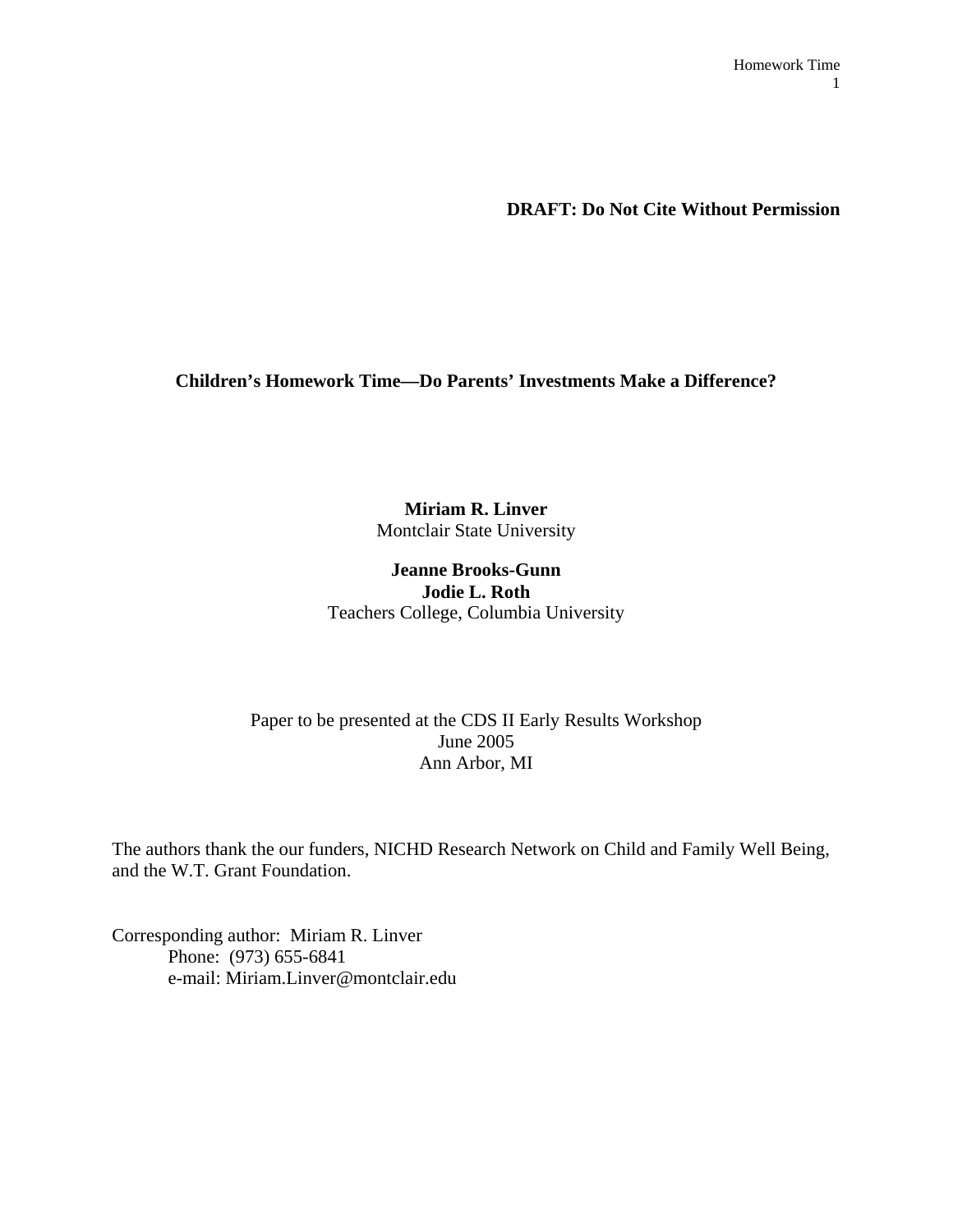Children's Homework Time—Do Parents' Investments Make a Difference?

### Abstract

 This article describes the homework time of 2024 children in school grades 1 through 12, using time diary data from a national dataset, the Panel Study of Income Dynamics-Child Development Supplement (PSID-CDS). As part of the PSID-CDS, time diary data were collected for one randomly selected weekday and weekend day. Data were analyzed with an investment model perspective, where parental time, money, and human capital were expected to influence children's and adolescents' homework time. About 2/3 of children did any homework. Logistic regression revealed that ethnicity was the primary predictor of whether or not children in elementary school and junior high school did any homework, although some investment model variables, in particular time (number of children in household) was significant for elementary school children, and money (family income) was influential for junior high school students. All three investment constructs predicted whether or not high school students did any homework. Students who did any spent 1-2 hours on homework depending on school grade. Hierarchical regression revealed few investment model predictors predicted to amount of homework children did above control variables. Number of children in household was significant for elementary school students, where as parental education was the investment model predictor that made a difference for junior high and high school student's homework time.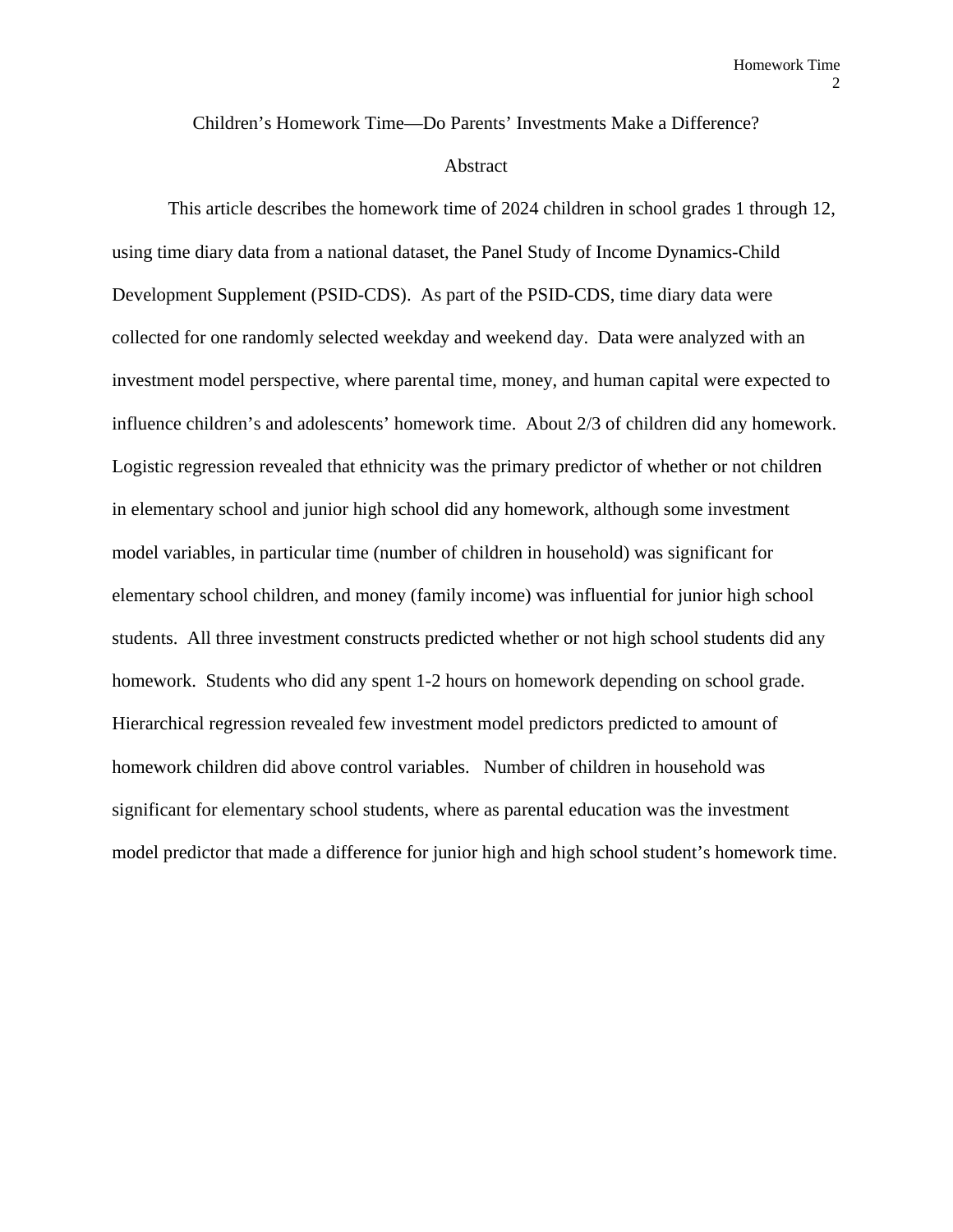Homework—teachers assign and grade it; some parents monitor and some assist their children with it; some children complain about, some enjoy, and some complete it. Recent media headlines declare that children are spending an inordinate amount of time doing homework. "Too Much Homework," the *New York Times* announced (Seal, 2001). Another *New York Times* article entitled "As Homework Load Grows, One District Says 'Enough'" discussed how the school board in Piscataway, New Jersey, under pressure from parents, limited elementary school homework time to 30 minutes per night (Zernike, 2000). In Southern California, concern about children's homework prompted a school district to review its homework policy: "Conejo Velley trustees will consider parents' complaints that students are overworked" (Ragland, 2002); a proposal would limit homework time to 20 minutes per night for first- and second-graders, and 50 minutes for third- fourth- and fifth-graders. "Some call homework load at middle school excessive" (Massey, 2001) in Boston, MA. A recently published book, *The End of Homework*, questioned the benefit for children of doing any homework (Kralovec & Buell, 2000). In this paper, we describe the national trends in homework participation, as well as parental involvement in homework. Using an investment model perspective (Haveman & Wolfe, 1994), we propose parents with more time, money, and human capital will have children who spend more time doing homework. First, research on the potential benefits of homework is reviewed. Next, we describe the investment model. We then present research questions that take into account this model, before describing our methodology and analysis results. Finally, we discuss how well the investment model predicts how much time children spend doing homework.

*Potential benefits of homework*. Research on children's time doing homework indicates that spending more time on homework is associated with higher achievement (i.e., measured by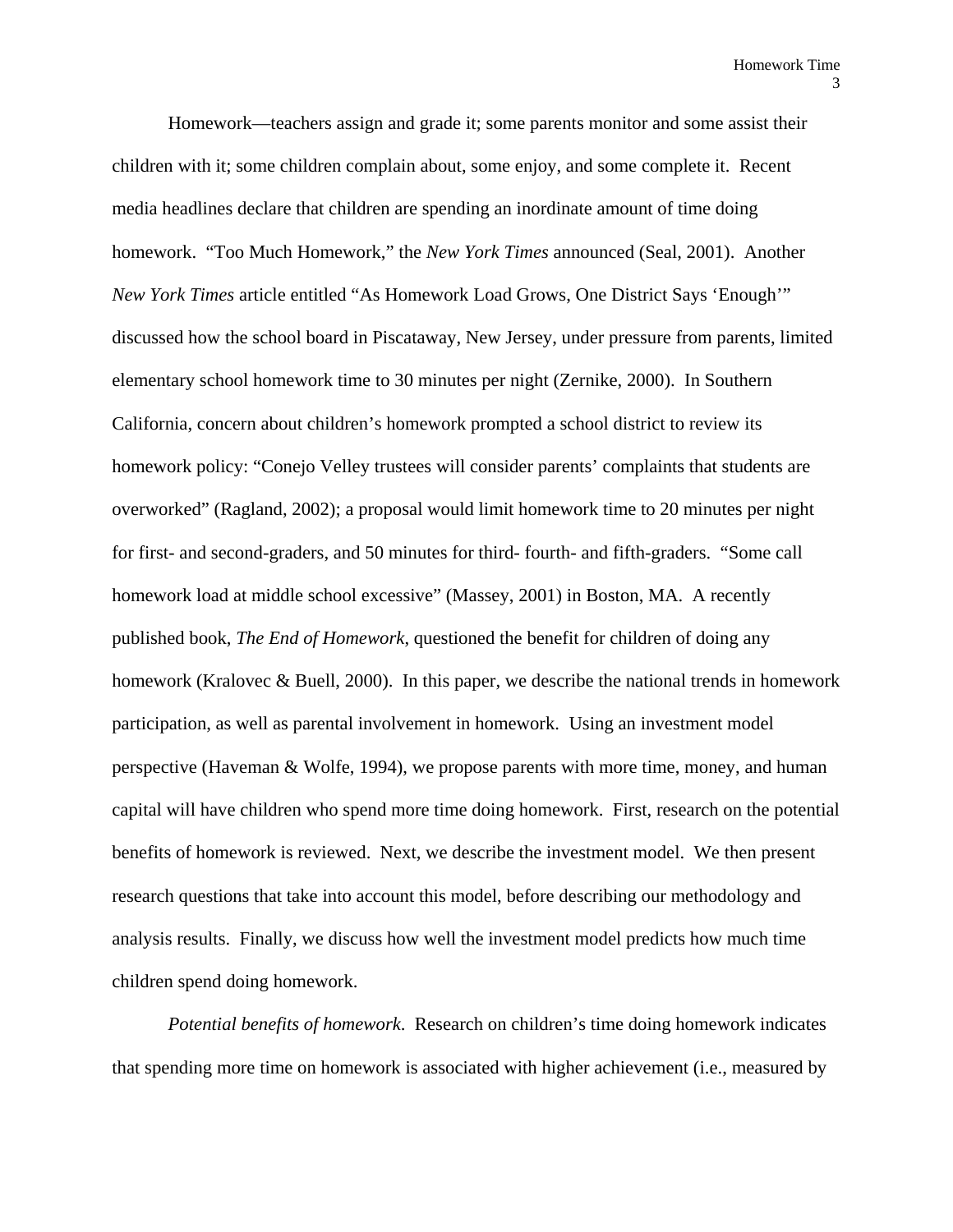school grades) for students in elementary school (Cooper, 2001; Cooper, Lindsay, Nye, & Greathouse, 1998; Gorges & Elliott, 1995; Paschal, Weinstein, & Walberg, 1984), middle/junior high school (Cooper et al., 1998; Cooper, Valentine, Nye, & Lindsay, 1999; Leone & Richards, 1989), and high school (Cool & Keith, 1991; T. Z. Keith, 1988; T. Z. Keith, Reimers, Fehrmann, Pottebaum, & Aubey, 1986). Homework may also be important in laying the groundwork for skills essential for the work world; Warton (1997), for example, concluded that homework helps children learn about responsibility. Other research has been mixed; some researchers have found no association between homework and achievement at the elementary school level (Chen & Stevenson, 1989; Smith, 1990). Still others criticize the time children spend on homework; McDermott and colleagues (McDermott, Goldman, & Varenne, 1984) hypothesized that homework can be composed of meaningless, negative tasks not geared toward learning (although these researchers did not provide data-based evidence for this claim).

For the most part, research demonstrates positive connections between children's homework and achievement. Under optimal conditions, advocates for homework argue, homework can further children's learning and achievement through reinforcement and application, and homework can help children develop independent work and study habits (Cooper, 1989, 2001). It is difficult to infer causality in such associations, however; few if any researchers can pronounce with certainty that doing homework promotes better work habits and boost achievement, or that those with better work habits and achievement levels do more homework.

#### *The Investment Model*

Economists have proposed children's success is a result of both the biological endowments they inherit from their parents, as well as the resources, in the form of money and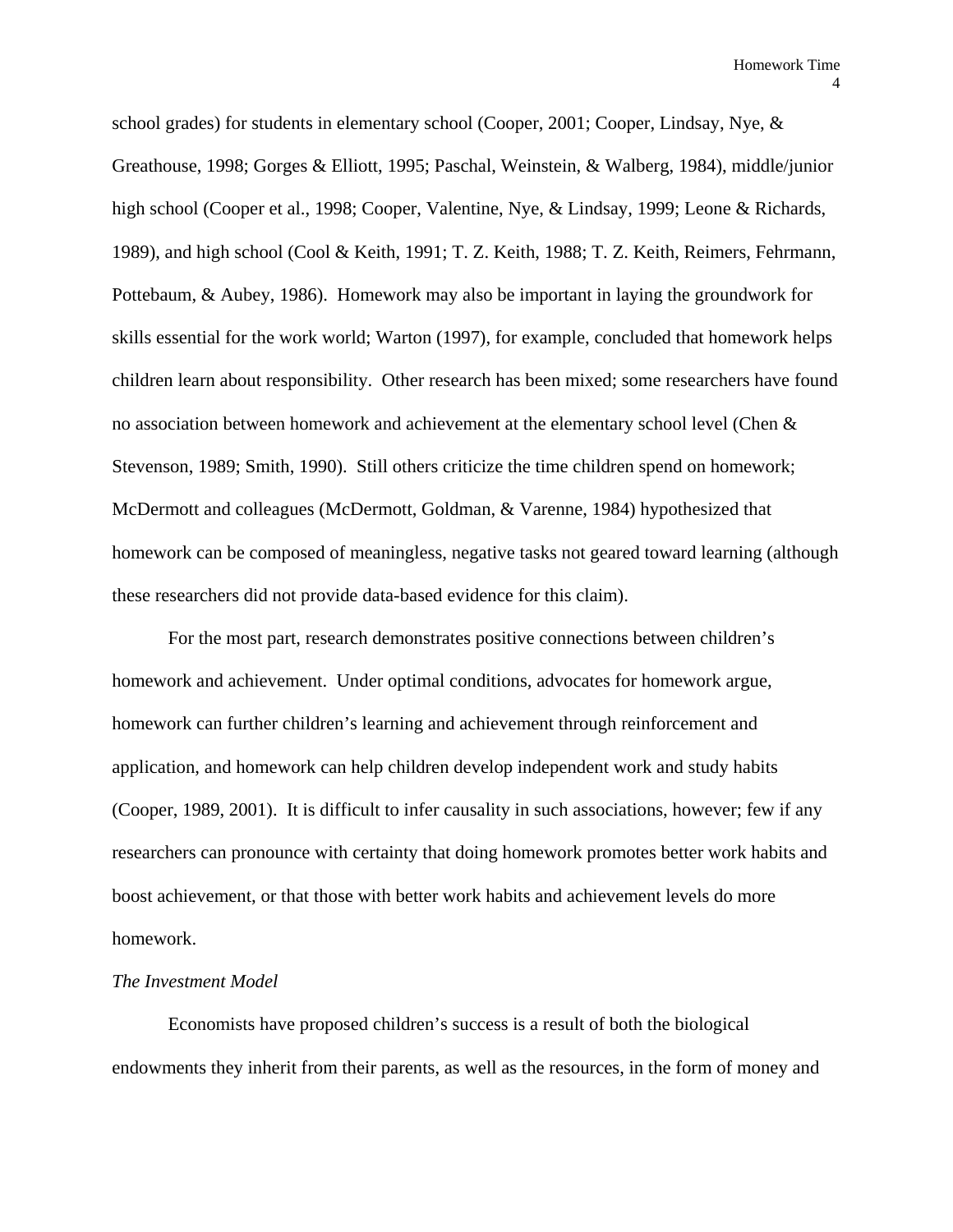time, that parents invest in their children (Becker, 1981; Becker & Thomes, 1986; Haveman & Wolfe, 1994; Mayer, 1997). Investments can take the form of monetary investments (if parents have more money, they can purchase goods and services that can enhance children's success, such as private school); time investments (children can reap benefits of parents who spend more time interacting with them); and human capital investments (parents who have higher human capital, such as ability level or education level, presumably can have higher level interactions with their children). We propose that as parents have more money, time, and human capital to invest, their children will benefit by spending more time doing homework.

### *Research Questions*

Just as no researchers have examined the amount of time parents spend helping their children with homework, little is known about the variability in homework time. Even though the issue of children's and adolescents' homework time has been extensively covered by the media, these reports rely on anecdotal evidence rather than empirical data about children's homework time and their parents' involvement in homework time. The present paper addresses these issues, using the second wave of Panel Study of Income Dynamics-Child Development Supplement (PSID-CDS), a large national sample of elementary school children and their families seen in 2003.

 The PSID-CDS data provide a unique opportunity for examining children's homework time. The dataset included information collected from a time diary for up to two children in each family, for two 24-hour time periods: one weekday and one weekend day. Parents and their children listed each activity the child participated in during the day, as well as where they were doing the activity, and with whom. Note that in the present study, we focus on a description of current trends and investment model correlates of homework time. From the time diary data, we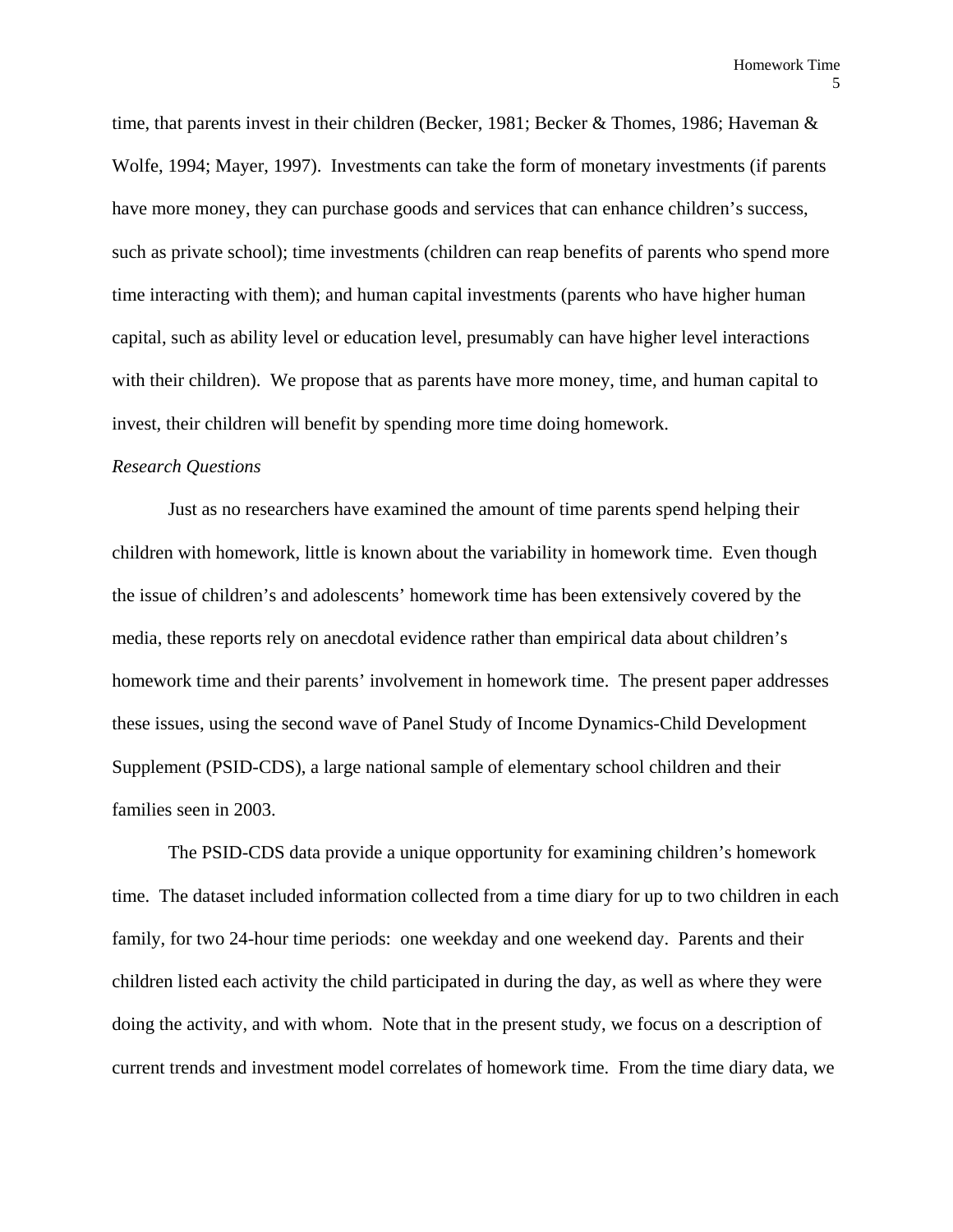were able to address several descriptive questions about children's and adolescents' homework time. The first set of questions is derived from recent media attention to children's homework time: How many children in the U.S. are *doing any homework*? Are investment model constructs associated with doing any homework?

 Our second set of research questions focuses on *how much time* children are spending on homework—for those who do any homework. Which children are doing more homework, and do investment measures predict amount of homework time? Two nationally representative studies used time diary data to report on the amount of time children spend on homework. One found that in 1981, children aged six to eight completed 45 minutes per week (Timmer, Eccles, & O'Brien, 1985). The other (from the first wave of the data reported in this paper) found that in 1997, six- to eight-year-old children completed 2 hours of homework per week, on average (Hofferth & Sandberg, 2001). For nine to twelve year old children, weekly homework time has gone from 2 hours and 50 minutes (in 1981) to 3 hours 40 minutes (in 1997). This comparison reveals that older children spend more time in homework than younger children, and that there is a trend toward spending more time on homework today compared to 15 years ago. Researchers have found that girls spend more time on homework than boys in elementary school (Timmer et al., 1985), junior high school (Leone & Richards, 1989), and high school (Hagborg, 1991; T. Z. Keith, 1988).

Researchers who have examined investment model constructs have found that parents with more money and time have children who spend more time doing homework. Using time diary data from 214 teenagers in Utah, Zick and Allen (1996) found those in single-mother families spent less time on homework than those in two-parent families. Using a path analytical technique with the High School and Beyond data, Keith and colleagues (Fehrmann et al., 1987;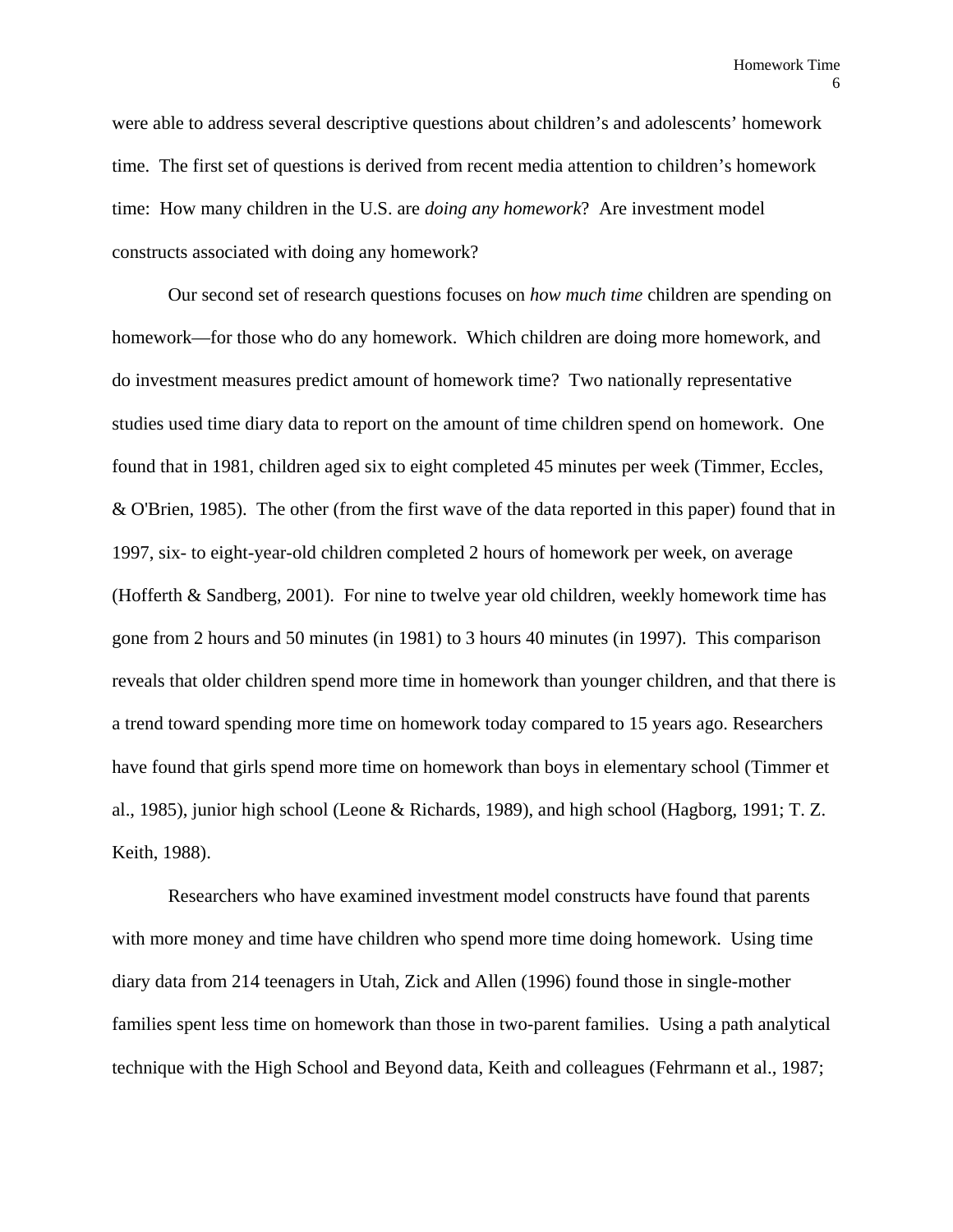T. Z. Keith, 1988) found that high school students whose parents have higher income report spending more time on homework; this research group measured homework time with one selfreport item, "Approximately what is the average amount of time you spend on homework a week?"

### Method

#### *Design*

The PSID, begun in 1968, is a longitudinal survey of a representative sample of U.S. men, women, and children and the families in which they reside; data were collected annually until 1997, and bi-annually beginning in 1999. The data emphasize the dynamic aspects of economic and demographic behavior; data on employment, income, wealth, housing, food expenditures, transfer income, and marital and fertility behaviors are collected at each wave. In 1997, the PSID reduced the core sample and added a refresher sample of immigrants so the data are representative of the current United States population. Also in 1997, the PSID supplemented the existing longitudinal study with the CDS, collecting information on parents and their children from birth to age 12 (Hofferth, Davis-Kean, Davis, & Finkelstein, 1997). A second wave of CDS data was collected in 2003 (CDS-II). Up to two children per PSID family in the CDS age range were recruited to participate in the CDS.

#### *Data and Sample*

 In the present study, we used data from the PSID-CDS-II; strengths of the dataset include a national sample and the availability of time diary data. The full CDS-II sample includes 2,907 children from ages 5 to 18; of these, 2,654 were in grades 1 through 12. Of these, 2,336 completed the weekday time diary. Because this paper focuses on homework time, we included only the 2,024 children and adolescents who attended school on the day they completed their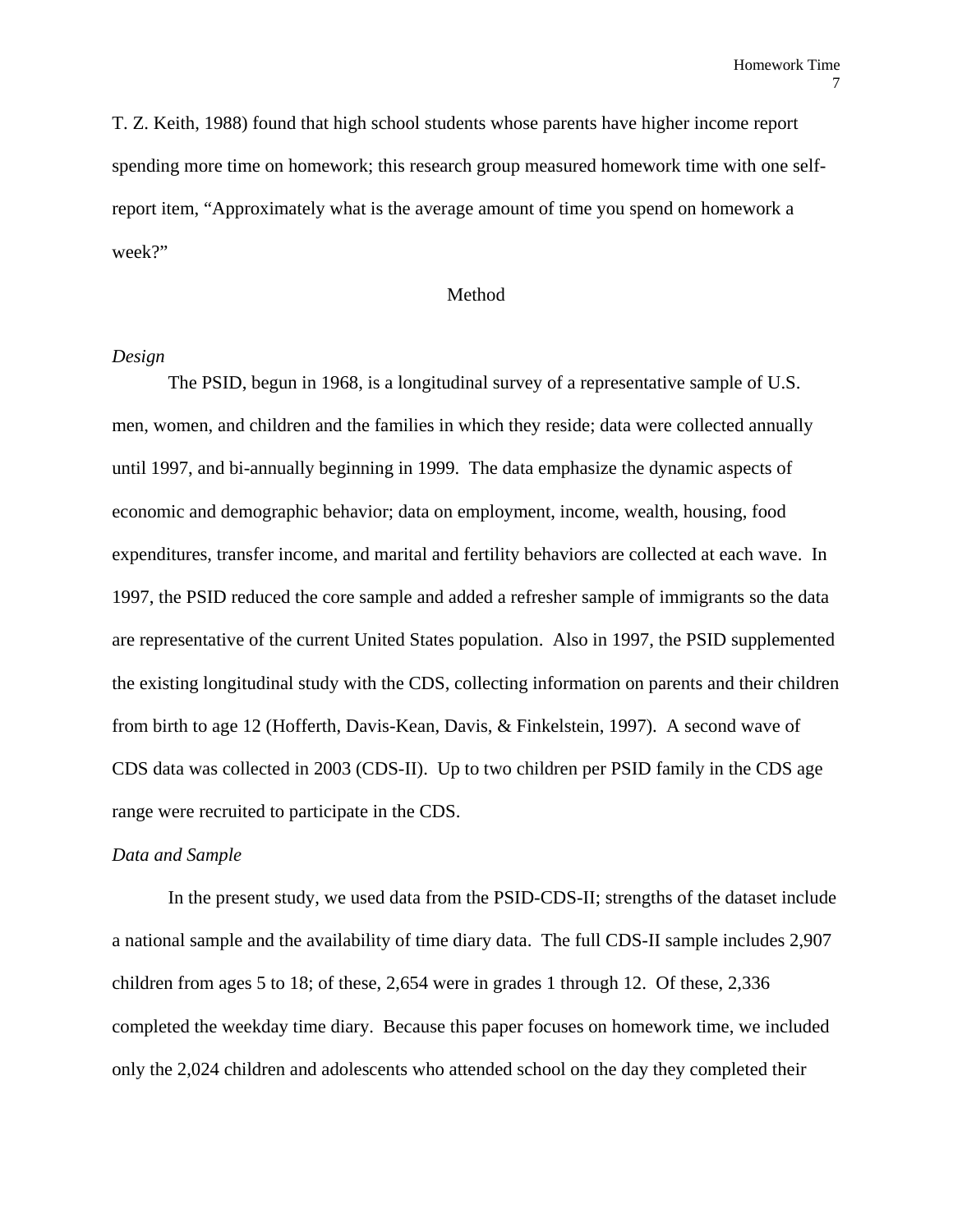time diary (87% of the 2,336). Homework is considered differently at different school levels; we divided our sample into three subsamples, roughly corresponding to elementary school  $(1<sup>st</sup> 5<sup>th</sup>$  grades, *n*=895), middle/junior high school ( $6<sup>th</sup>$ -8<sup>th</sup> grades; *n*=499) and high school ( $9<sup>th</sup>$ -12<sup>th</sup>) grades; *n*=630).

### *Procedure*

*CDS-II interview procedure*. A field interviewer was assigned to each family unit who participated in the CDS-II. The field interviewer contacted the family, explained the study, identified the primary and secondary caregivers, made an appointment for the interview, and mailed the advance time diary and introductory letter. The interviewer then visited the household, obtained written permission to interview the children, administered child assessment(s) and interview(s), and administered the primary caregiver assessment and interview.

*Time diary procedure*. The time diary instrument for assessing time use is a chronological report about the child's activities over a specified recent 24-hour time period, beginning at midnight. The family was mailed an advance copy of the time diary to assist them, but the final diary was administered by the interviewer. The time diary included questions about the child's flow of activities, including what they were doing, when the activity began and ended, what else they were doing (if they were engaged in multiple activities), where they were during the activity, and whom the child was with during the activity. Time diaries were collected for one randomly selected weekday and one randomly selected weekend day from the same week. A coding scheme was developed based on Juster and Stafford's (1985) time use study to define all recorded activities for the first wave of CDS. CDS-II expanded on these codes, providing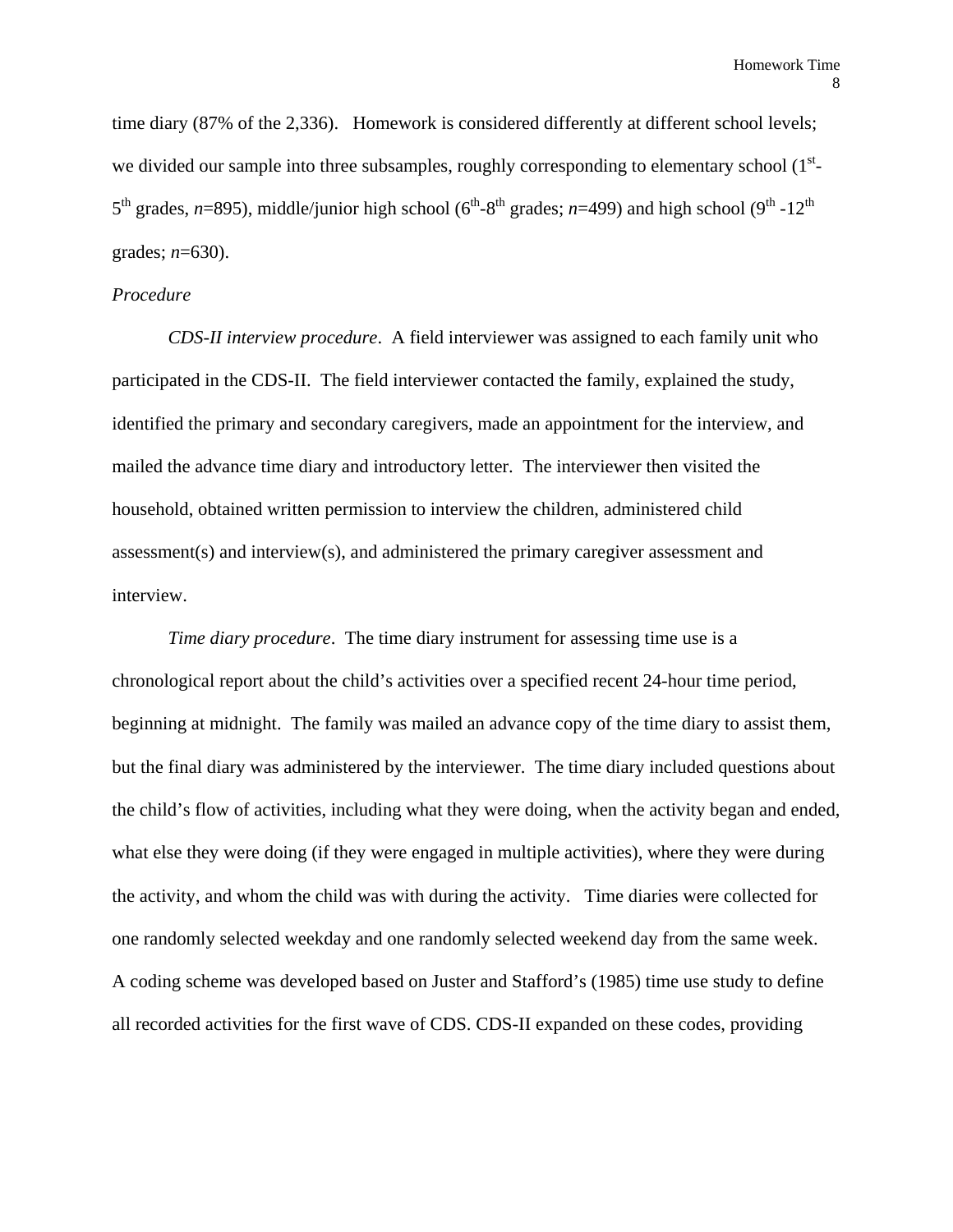more detail about each activity. Additional variables were developed for the first wave of the CDS to describe the location of the activities and the others participating in activities. *Measures* 

 For the present study, we examined children's homework time, children's homework time spent with a parent actively involved, control variables, and investment model constructs. All analyses reported in this paper are based on a weighted sample, so results are generalizable to the national population.

*Time diaries*. We used data from the weekday (Monday through Friday) and weekend (Saturday and Sunday) time diaries to assess children's homework time. Homework time was calculated as the sum of time spent in activities coded as "using the computer for homework, studying, research," as well as all "homework" related codes, including "general category for homework," "homework, non-computer related," "studying, research reading," "went to the library," and "reviewing homework with parent/caregiver." For each activity listed in the time diary, participants reported who was doing the activity with the child. For the present study, we examined homework whether or not children did any homework, and total amount of time spent doing homework for those who did any homework.

*Control variables*. We included three child-level characteristics as controls: gender, ethnicity, and school grade level. Gender was dummy coded (1=*female*); 50% of the children were girls. Ethnicity was coded as European American (63%), African American (16%), Latino (13%) and other (8%). Child's grade level in school ranged from 1st through 12th, and was approximately evenly split between the 12 grade levels. Our final control variable was Friday versus other days of the week, as we assumed that time spent doing homework may be very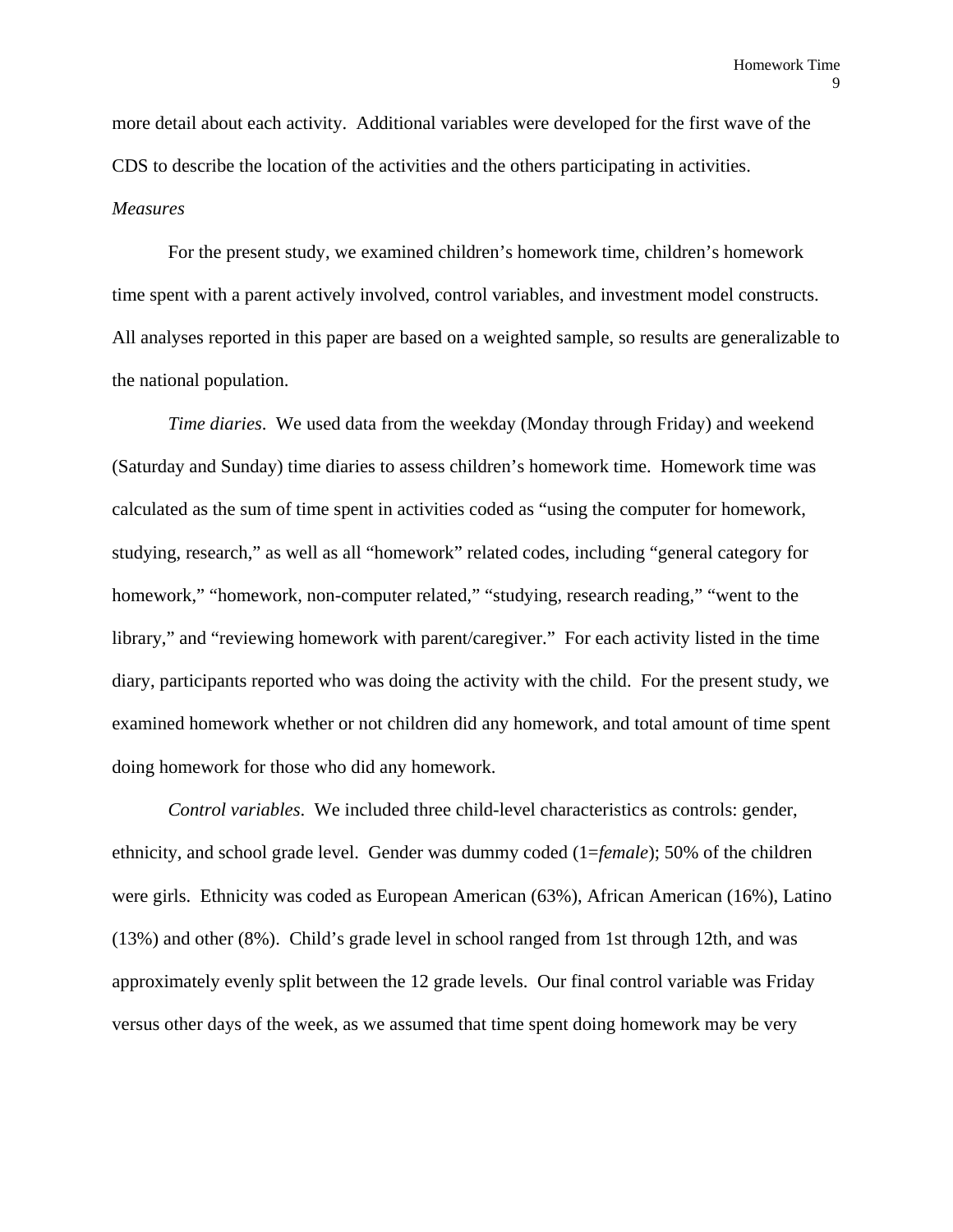different on Friday compared to other weekdays; this variable was dummy coded (1=*Friday*). Nineteen percent of weekday diaries were completed on Friday.

*Investment model characteristics.* We evaluated three types of investment model variables: money, time, and human capital. Money variables included family income and whether the child attended a public or private school. Family income is derived from the 2000 PSID data, and is the sum of five income sources from that year: taxable income of family head and wife; transfer income of family head and wife, taxable income of other family members, transfer income of other family members, and social security income. Family income was collapsed into five categories for the present study: less than \$14,000 (8%), \$14,000-\$27,999 (15%), \$28,000-\$49,999 (23%), \$50,000-\$69,999 (18%), and \$70,000 or greater (37%). Public versus private school was dummy coded (1=*public*); 10% of children attended private schools. Time variables included number of children in the household, 1-parent versus 2-parent family, and mother employment status outside the home. Number of children in the household ranged from 1-7; we topcoded the number of children in household at 4. Twenty-one percent of families had only 1 child in the household, 42% had 2 children, 26% had 3 children, and 11% had 4 or more. Number of parents in the home was dummy coded (1=*2-parent*); sixty-five percent of children lived in 2-parent homes. Mother's work status was coded as not working (21%), parttime (< 35 hours / week; 20%), or full-time (35+ hours / week; 59%). Human capital was represented by highest level of parent education (mother or father, whichever was higher). For this study, highest parent education level ranged from 2 to 17 years, with a mean of 13.3 ( $sd =$ 3.2).

### Results

#### *Percent of Children Doing Homework*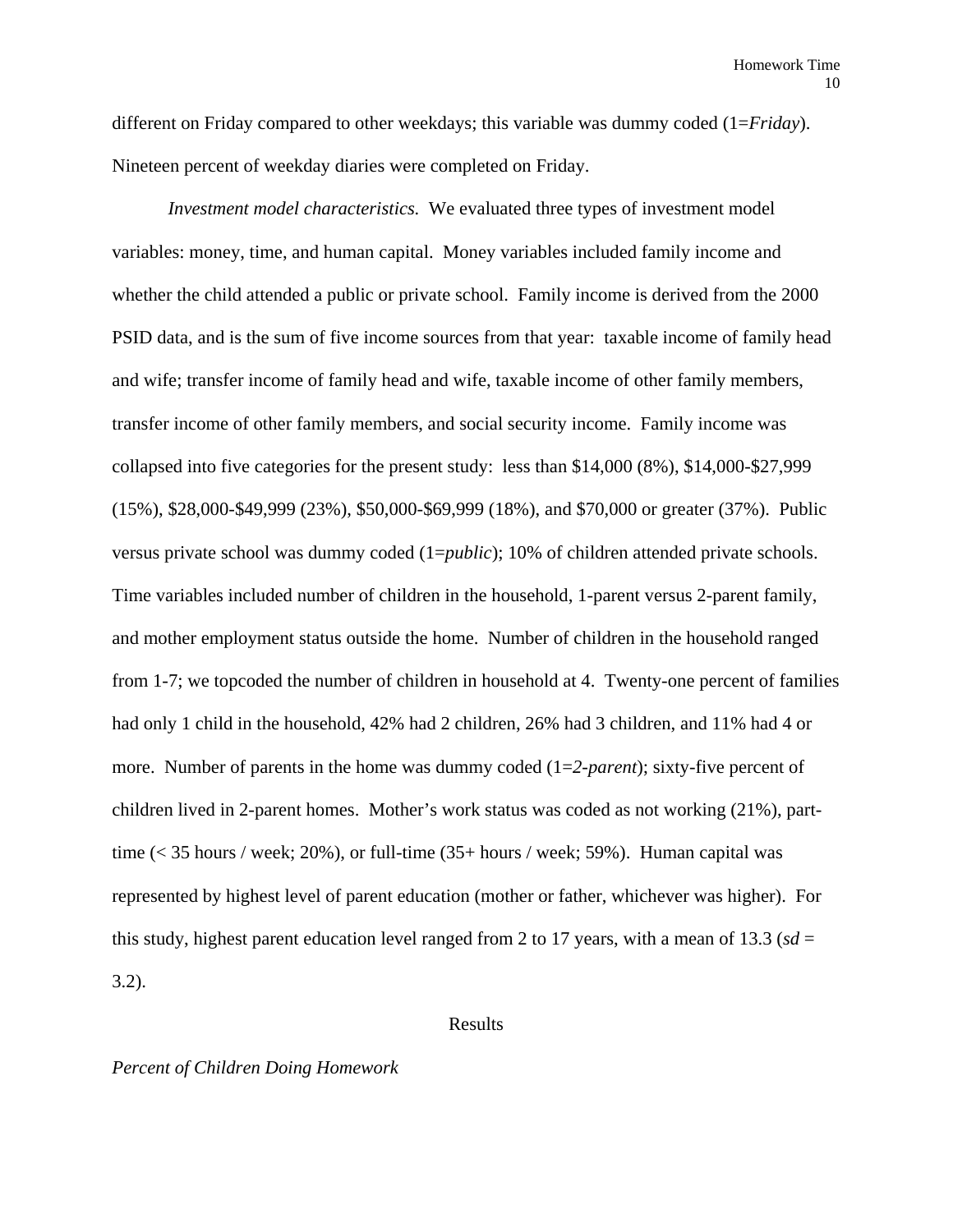Our first set of research questions focused on how many students did any homework. For first through fifth graders, 69% of children did any homework on the random weekday (Monday through Friday) the time diary was completed. For sixth through eighth graders, 66% spent any time doing homework, and for high school (ninth through twelfth grade) students, 59% did any homework. To determine what, if any, investment constructs were related to doing any homework, we next preformed a series of logistic regressions, regressing whether or not any homework was completed on controls as well as investment variables. Results are discussed by school category; Table 1 presents a summary of these results. For those in elementary school, school grade and ethnicity were associated with whether or not the child did any homework. Those in higher elementary school grades were more likely to do any homework; Black and Hispanic youth were less likely to do any homework compared to White students. Those who completed the time diary on a Friday were less likely to do any homework compared to those who completed the diary on Monday through Thursday. Only one investment variable was associated with doing any homework: those children who live in families with more children are less likely to do any homework.

For those in junior high school, results were similar. School grade was not associated with doing any homework, but ethnicity and day of week diary completed were associated with doing any homework, with the same results as for elementary school children. As with younger children, only one (different) investment variable was associated with doing any homework; higher family income was associated with a higher likelihood of doing any homework.

For high school youth, controls associated with doing any homework are gender, ethnicity, and day of week diary completed. Girls were more likely to do any homework, while Black and Hispanic youth as well as those who completed the diary on a Friday were less likely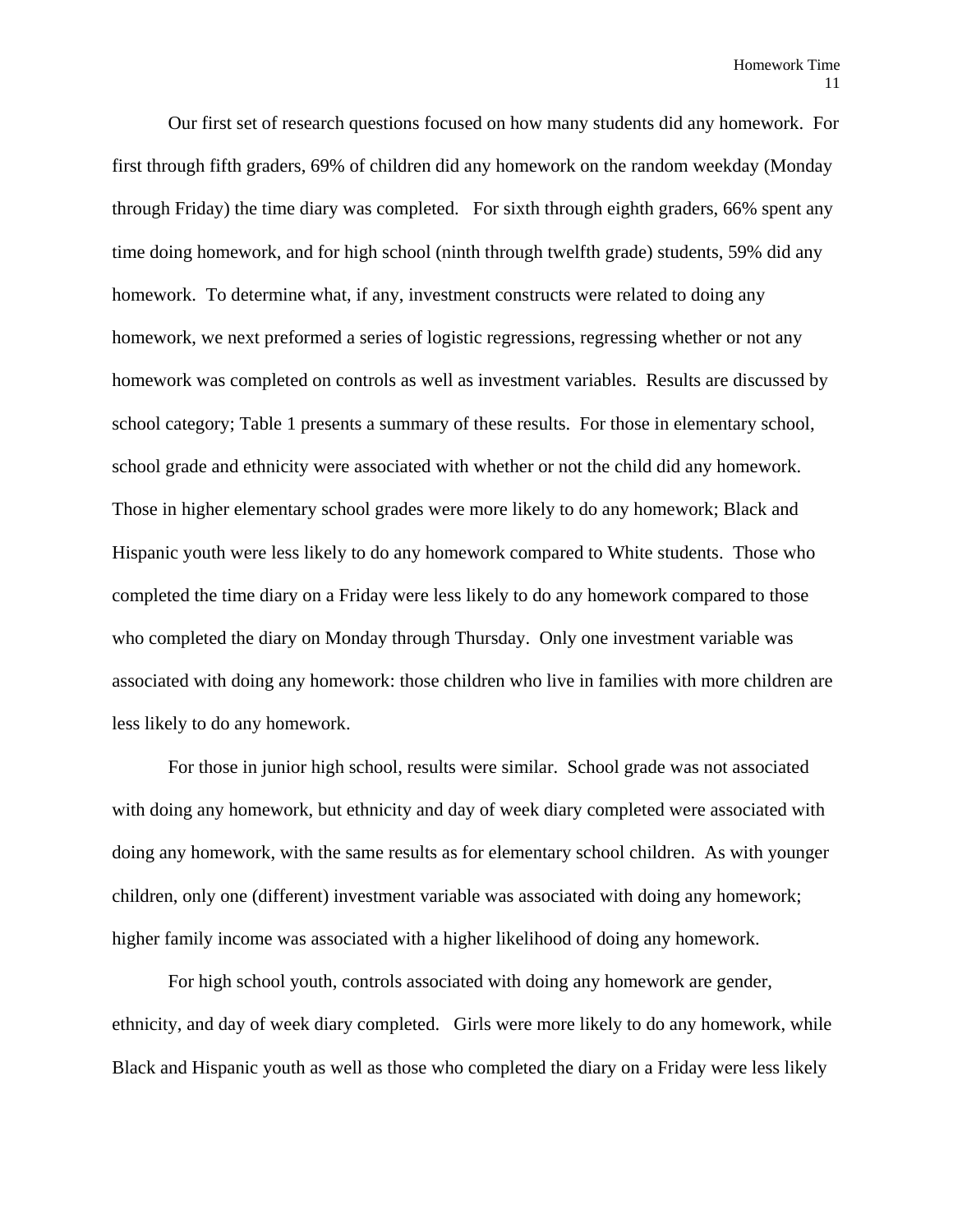to do any homework. For these adolescents, investment constructs across all three domains money, time, and human capital—associated with doing any homework. Family income was positively associated with doing any homework. Several time variables were associated with doing any homework, but not in the expected direction: living with two parents was associated with being less likely to do any homework, as was having a mother not working (compared to working part-time or full-time). Finally, higher parent education level was associated positively with doing any homework.

#### *Amount of Time Spent Doing Homework*

In our next set of analyses, we examined how much homework students do on weekdays. These results examine only the children and adolescents who did any homework, so "zero" values are not factored in. For those who did any homework on an average weekday (Monday-Friday), children in elementary school spent about 53 minutes (*sd*=35 minutes) doing homework; children in junior high school spent about 75 minutes (*sd*=47 minutes); high school youth spent about 104 minutes (*sd*=69 minutes). As expected, the amount of time spent doing homework increases as children are in more advanced grade levels.

Next, we performed multivariate analyses to examine the control and investment correlates of children's and adolescents' homework time. In hierarchical regression analyses, some covariates of homework time emerged. For elementary school children, grade in school and ethnicity were associated with spending more time doing homework. Those in higher elementary school grades spent more time on homework, and those of Black and Hispanic ethnicity spent more time doing homework compared to Whites. One investment model predictor was associated with homework time: having more siblings in the home was associated with spending less time doing homework. For students in junior high school, being Black or of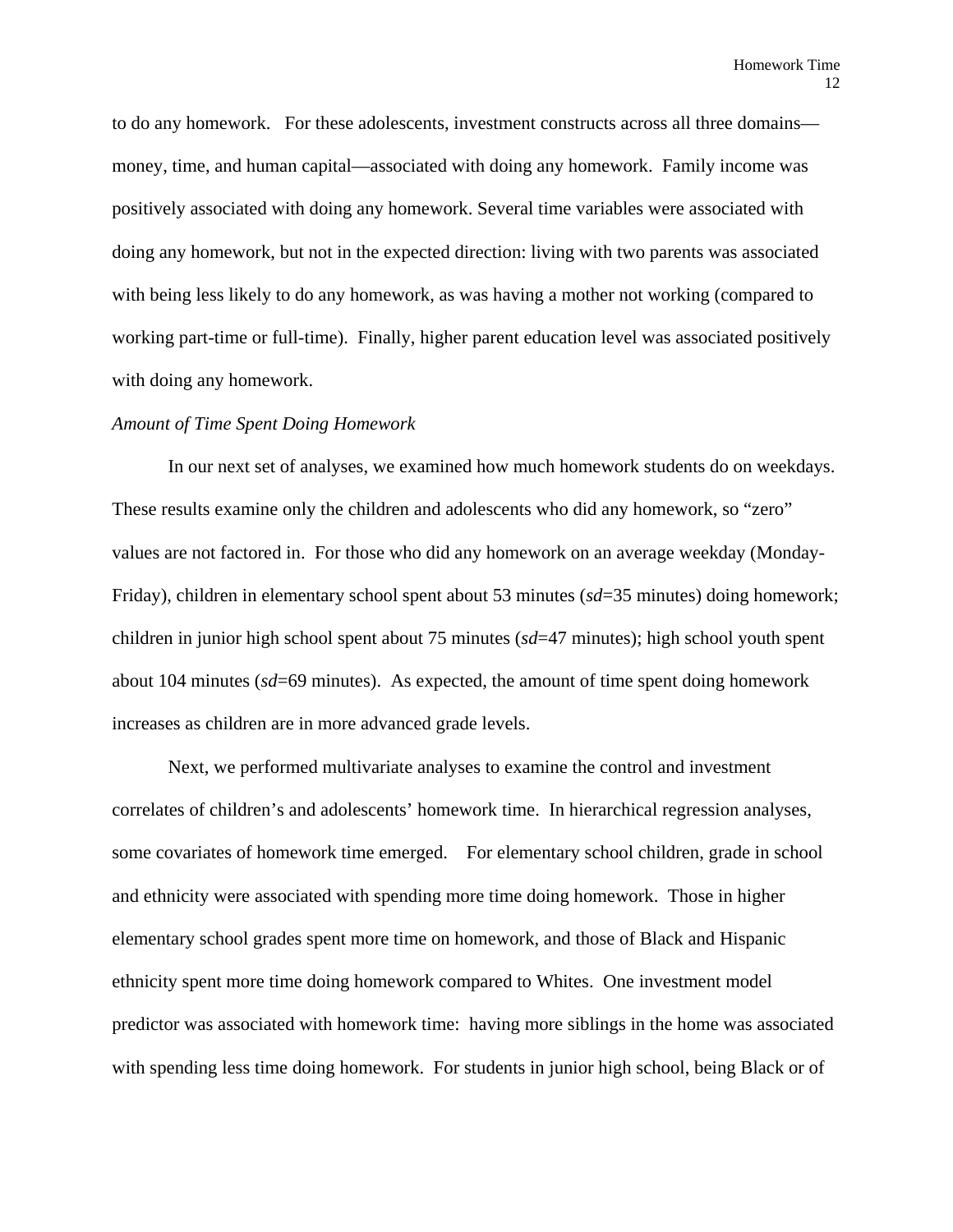"other" ethnicity was associated with spending more time doing homework compared to Whites. One investment model variable was associated with homework time: higher parent education level was associated with spending more time doing homework. For high school students, being of other ethnicity and completing the time diary on a Monday through Thursday were both associated with spending more time doing homework (compared to White ethnicity and completing the diary on a Friday respectively). As with junior high school students, the investment model variable of parent education was positively associated with spending more time doing homework. Table 2 details the results of the hierarchical regression analyses for the three subgroups.

#### Discussion

 Contrary to recent media headlines, the story of homework may be a tale of two children, one who does virtually no homework and one who does a great deal. The PSID-CDS time diary data allowed us to examine how much time students in elementary, junior high, and high school spend on homework—and whether they are doing any at all. About one-third of children across school level reported doing no homework on the random weekday the time diary was assigned; for those children who did any homework, however, they spent an hour or two (depending on school grade) during an average weekday working on it. How much homework are children really doing? Elementary school-aged children who do any homework spend about 53 minutes; junior high school students spend about an hour and 15 minutes, while high school students spend an hour and 45 minutes. With all the media reports about the long hours children spend in homework, it is interesting we found that so many children and adolescents spend absolutely no time doing homework.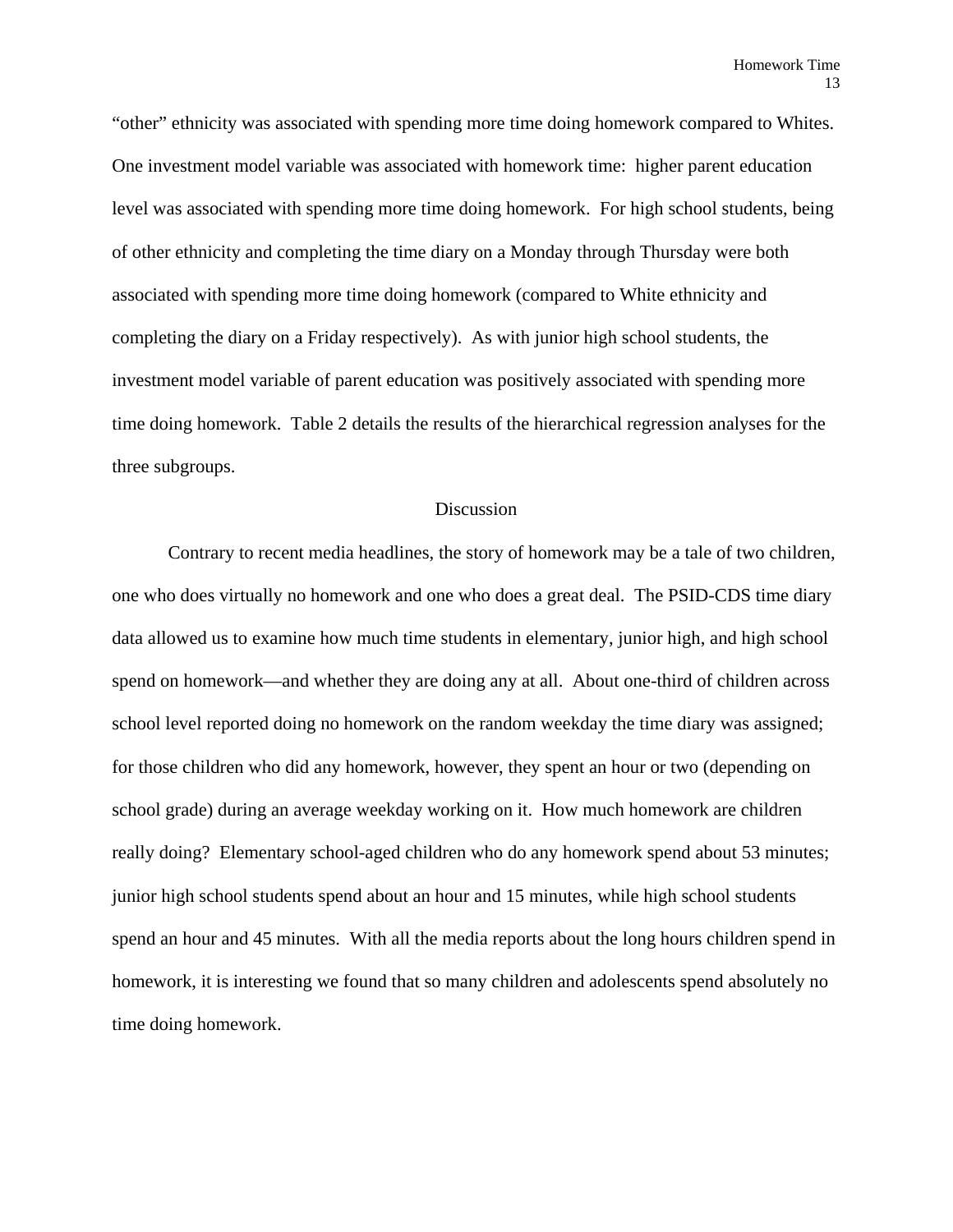Some of our findings on correlates of homework time were in line with what others have found when examining children's homework time, but many of our findings were unique. For example, most researchers who have examined gender differences in homework found that girls tend to do more homework. Our findings demonstrate that generally there are few gender differences in homework time—boys and girls tend to spend the same amount of time doing homework; but when we did find a difference (among high school students, girls were more likely to do any homework), it was in line with previous research. Perhaps the difference in most of our findings compared to previous research is due to how homework time was measured; other studied used stylized self-report questions rather than time diaries to determine how much time children spent doing homework. It may be that girls report more homework time when asked in a stylized question, but that in fact in elementary school grade levels, there may be no gender difference in homework time.

Many of our correlates were found to be unrelated to either doing any homework or to how much homework children are doing. The covariates that were significant, however, were generally in line with our expectations. The story of ethnicity is mixed; across the board, we found that Black and Hispanic youth were less likely to do any homework compared to White students. However, for those who did any homework, Black elementary school children were likely to spend longer doing homework, Hispanic elementary and junior high school students spent more time in homework, and those of other ethnicities in junior high and high school spent more time in homework (all compared to White students). Other researchers who have examined the relation of ethnicity to homework have used self-reports of homework time have found European Americans report doing more homework than other ethnicities (T.Z. Keith et al., 1998). These differences in the findings from the present study compared to previous research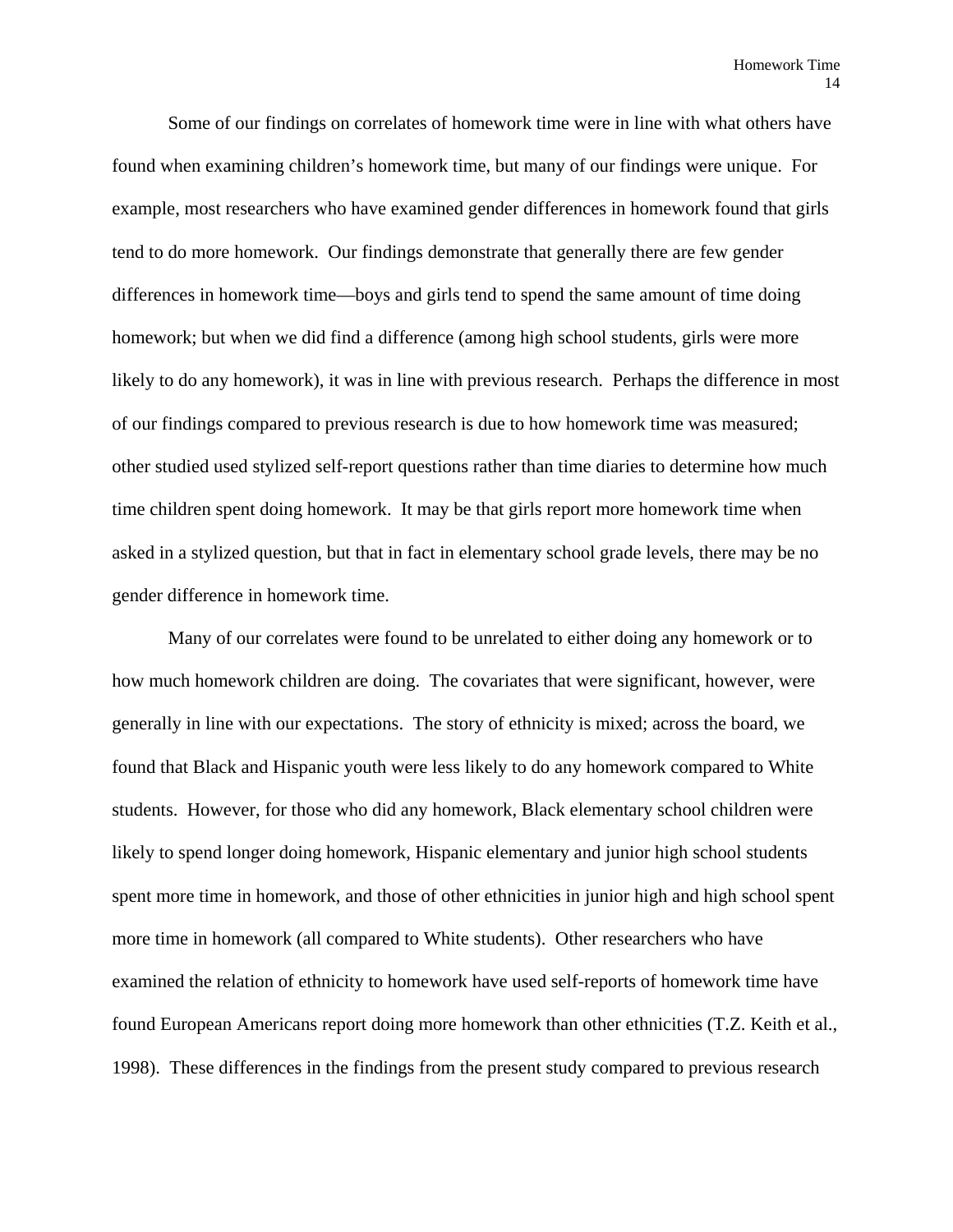may be due to the design of the study. The PSID-CDS-II time diary is only the second national study to date to estimate the number of minutes children spend doing homework. Why are minority children less likely to do homework, but spending more time on homework when they do any? Home environment may be part of the answer; because ethnicity and poverty can be interrelated, it may be that some children may not have a good environment or adults to monitor them, so may not do homework that was assigned. Or, minority children may attend schools that do not assign as much homework. This study cannot account for homework assigned on the day of the time diary. Minority children may spend more time doing homework because they need more time to complete the same assignments (e.g., immigrants make up some of the minority population, so language barriers can play a role). Children living in minority may have a stronger work ethic, and spend more time doing homework because it is emphasized by family members in the home. More research is necessary to tease apart these connections.

 Overall, few investment model characteristics were consistently associated with whether or not students spend any time on homework. For elementary school students, number of children in the household, corresponding to the investment construct of time (if there are more children in the household, parents are able to spend less time with each individual child) was linked with whether or not children spent any time doing homework. For junior high school students, family income, corresponding to the investment construct of money, was linked with spending any time on homework. Nearly every investment construct was associated with homework time for high school students, although not all in the predicted direction. For high school students, investment constructs of money and human capital were associated with homework time in the predicted direction (higher income and higher parental education were associated with a higher likelihood of spending time on homework). The time variables,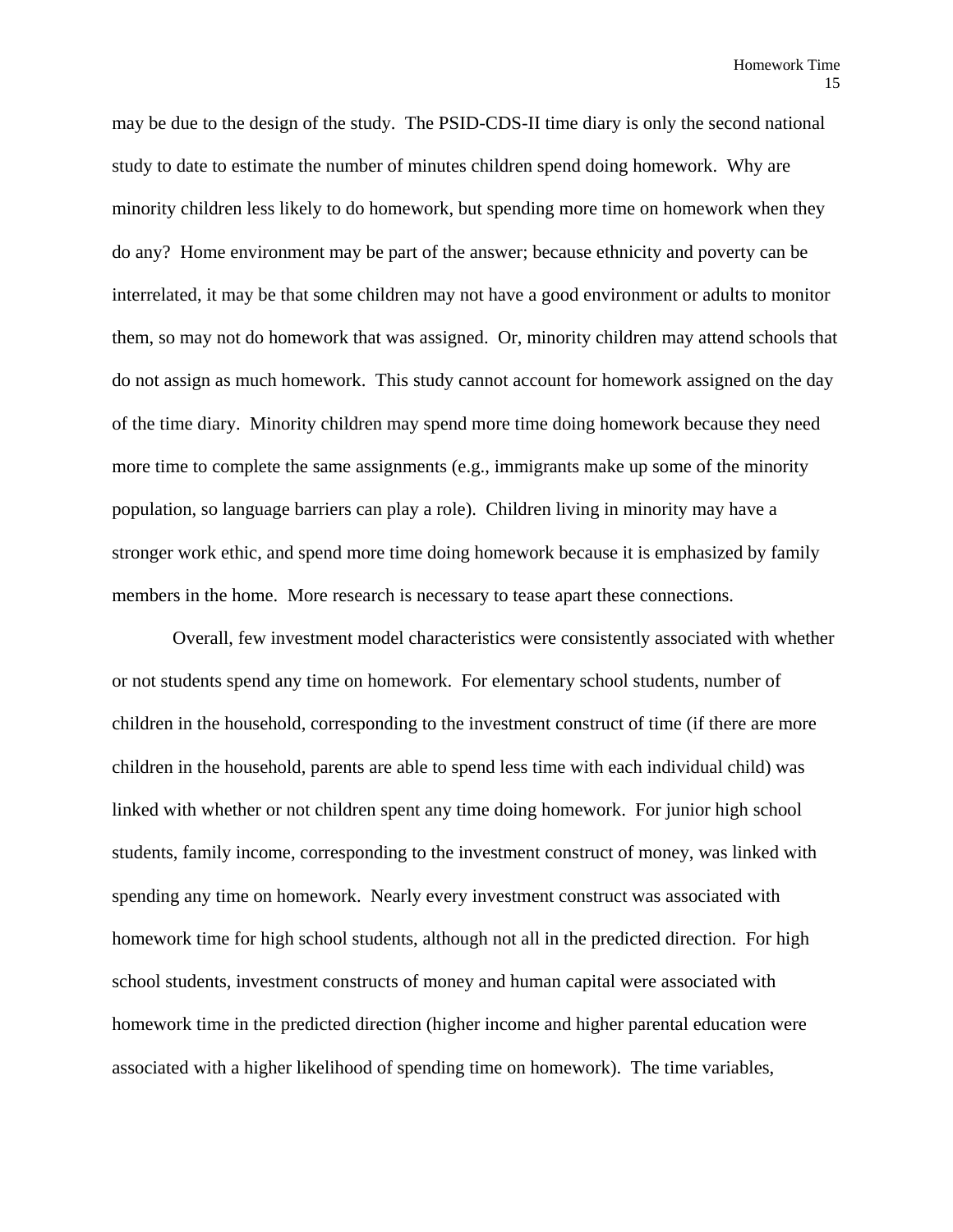however, worked in the opposite direction—those living in a 1-parent household, and those whose mothers worked (either part- or full-time) were more likely to do any homework. One possible explanation for this anomalous finding may be multicollinearity—because all constructs were tested in the same model, the variance associated with these time constructs may be dominated by the money and human capital constructs. Or, it could be that high school students who have a working mother see her as a model for working hard, and choose to emulate her. Again, further research is necessary to examine this issue in more detail.

The investment model was not very useful in predicting amount of time students spent completing homework. One investment model construct was a significant predictor of homework time for each school level. As with whether or not elementary school children did any homework, the only investment predictor was number of children in the household. As parents' time is divided by having other children in the household, they may be less able to monitor children's time in homework. It may be that this variable was only significant for elementary school children because elementary school children are more likely to have siblings who are young, and young children take up more of parents' physical time. For junior high and high school students, parental education was the only investment model predictor of homework time. It may be that as parents' education increases, there is a growing expectation that children should attend college, so they may be preparing as early as junior high school by spending more time on school work.

*Time diaries compared to other methodologies*. As described earlier, most research on homework time assesses children's homework time through stylized questions. While simple and widely used, this method is biased; it is subject to social desirability bias and it provides no baseline against which to check consistency, validity, or reliability. Times estimates are often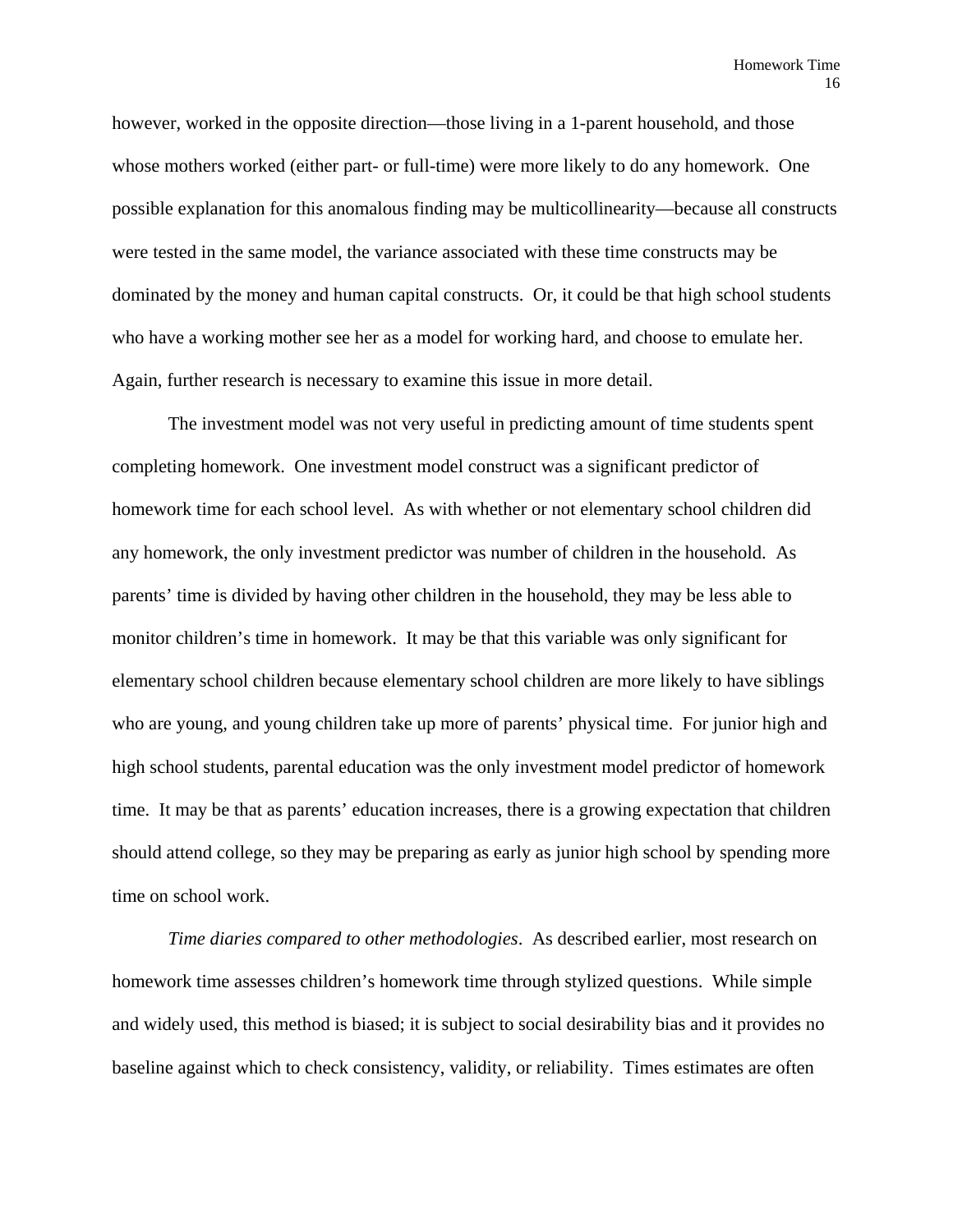inaccurate (Marini & Shelton, 1993). In fact, Hofferth (1999) established that parents overestimated time spent reading to children when assessed via stylized questions versus time diary reports. A more precise method to assess children's homework time is through direct observation (e.g., Clarke-Stewart, 1978). However, observational methodologies are costly, intrusive, and limited in the amount of a day that can be covered. Another way to collect information is by time sampling, in which respondents write down the activity in which they are engaged whenever a beeper sounds (e.g., Larson & Richards, 1994). This methodology is also costly and intrusive and does not provide an accounting of the entire day. A fourth methodology that leads to more accurate data on children's homework time involves gathering a chronological report by the child and/or the child's primary caretaker about the child's activities over a specified recent 24-hour period, beginning at midnight. The advantage of this time diary methodology is that total time in one day must add to 24 hours, and is very reliable (Juster  $\&$ Stafford, 1985). Few national time diary studies exist; consequently, few researchers have been able to report accurately on children's homework time.

Our study, because it used the PSID-CDS time diary data, provides an accurate snapshot of U.S. elementary school children's homework time. Although our estimates of homework from time diary data are very accurate within the day they were collected, we may be underestimating the amount of homework done during any give week. Students, especially at the elementary school level, are not always assigned homework each night (Roth, 1999, April).

*Quality vs. quantity?* From the PSID-CDS time diary data, we can estimate how many elementary school children do homework on a given weekday, and how much they are doing. But how much homework is optimal for children? Because the PSID-CDS data are crosssectional, we cannot examine the outcomes of completing more or less homework for our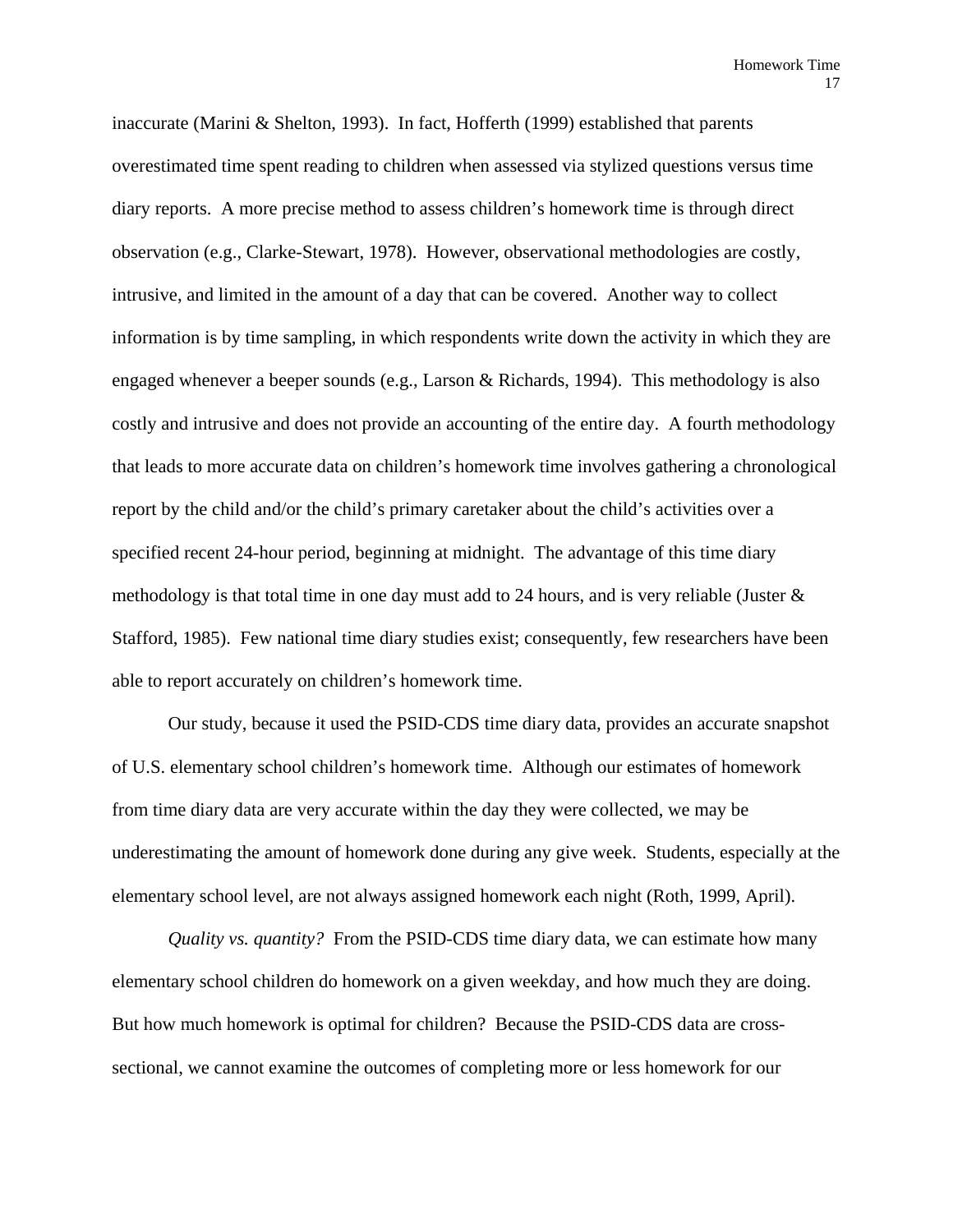sample. Researchers have compared the homework time and student achievement of children in the US compared to other countries. Chen and Stevenson (1989) examined homework time in China, Japan, and the US. They found that Chinese children were assigned the most homework and American children the least (based on mothers' and teachers' estimates), and there was a positive relation of homework time to achievement between (but not within) cultures. Crosscultural comparisons have established Chinese and Korean children enjoy doing homework more than American children (Chen & Stevenson, 1989; Hong, Milgram, & Perkins, 1995). It may not be the amount, but the quality of homework that is the key. If children are assigned tasks that are creative and challenging, versus repetitive and dull, they will gain more from doing homework, and it is more likely to have a positive effect on learning.

Homework takes up a significant portion of after school time for some, but by no means the majority of elementary school students. According to a recent report by the Brookings Institute, the small amount of time American children actually spend in homework has been ignored by the media; instead, the experiences of a non-representative few tend to be exaggerated (Loveless, 2003). Homework time may vary each night, and fitting in homework on nights where more is assigned with children's other activities may sometimes be tricky. It is possible that some parents should be concerned that their children are not assigned enough homework, and for those children who are doing homework, parents may want to focus on the content of homework to ensure it is stimulating creativity and fostering learning.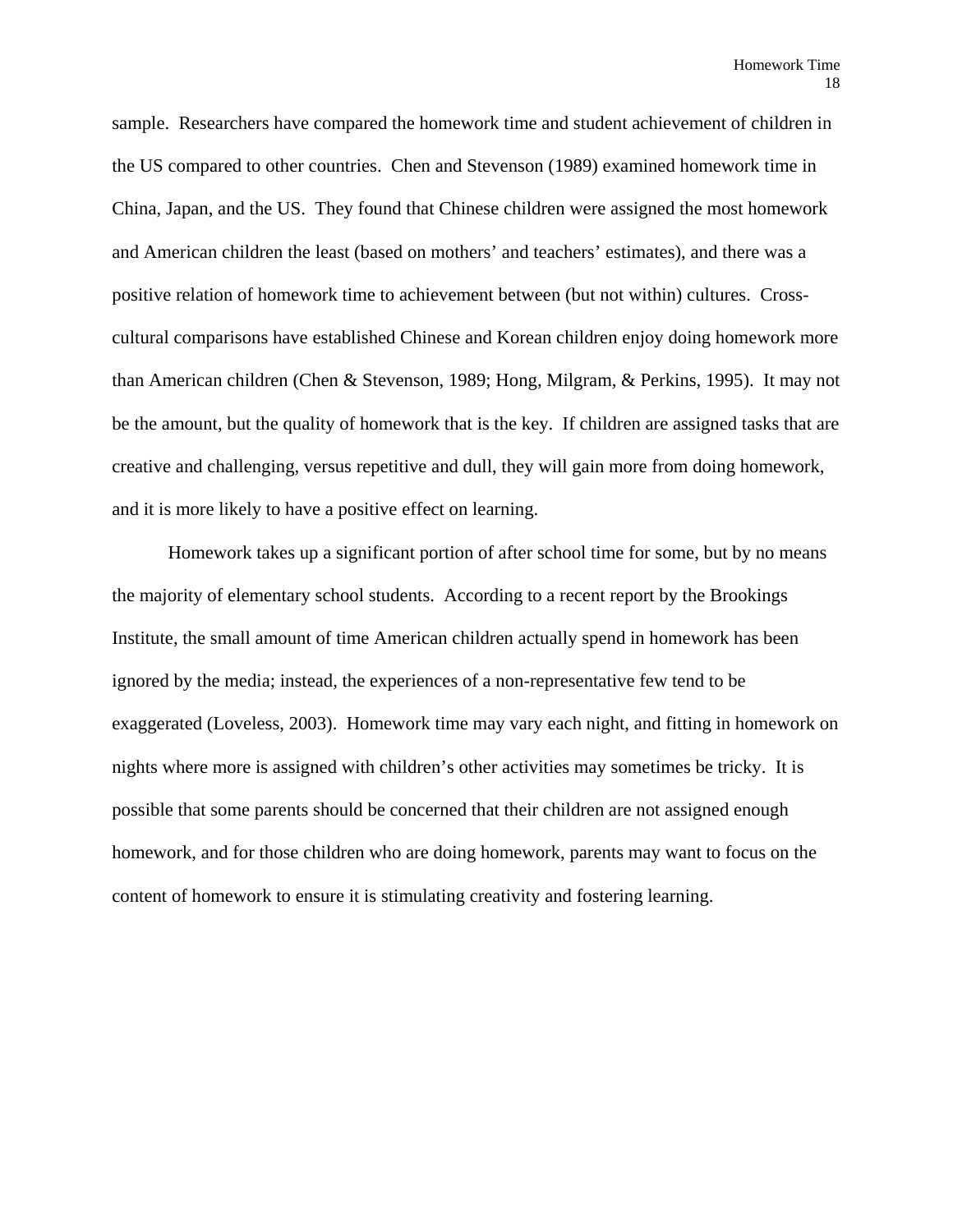#### References

- Becker, G. S. (1981). *A treatise on the family.* (2nd ed.). Cambridge, MA: Harvard University Press.
- Becker, G. S., & Thomes, N. (1986). Human capital and the rise and fall of families. *Journal of Labor Economics, 4,* S1-S139.
- Chen, C., & Stevenson, H. W. (1989). Homework: A cross-cultural examination. *Child Development, 60*, 551-561.
- Clarke-Stewart, K. A. (1978). And Daddy makes three: The father's impact on mother and young child. *Child Development, 49*, 466-478.
- Cool, V. A., & Keith, T. Z. (1991). Testing a model of school learning: Direct and indirect effects on academic achievement. *Contemporary Educational Psychology, 16*, 28-44.
- Cooper, H. (1989). *Homework*. White Plains, NY: Longman.
- Cooper, H. (2001). *The battle over homework: Common ground for administrators, teachers, and parents* (2nd ed.). Thousand Oaks, CA: Corwin Press.
- Cooper, H., Lindsay, J. J., Nye, B., & Greathouse, S. (1998). Relationships among attitudes about homework, amount of homework assigned and completed, and student achievement. *Journal of Educational Psychology, 90*, 70-83.
- Cooper, H., Valentine, J. C., Nye, B., & Lindsay, J. J. (1999). Relationships between five afterschool activities and academic achievement. *Journal of Educational Psychology, 91*, 369- 378.
- Fehrmann, P. G., Keith, T. Z., & Reimers, T. M. (1987). Home influence on school learning: Direct and indirect effects of parental involvement on high school grades. *Journal of Educational Research, 80*, 330-337.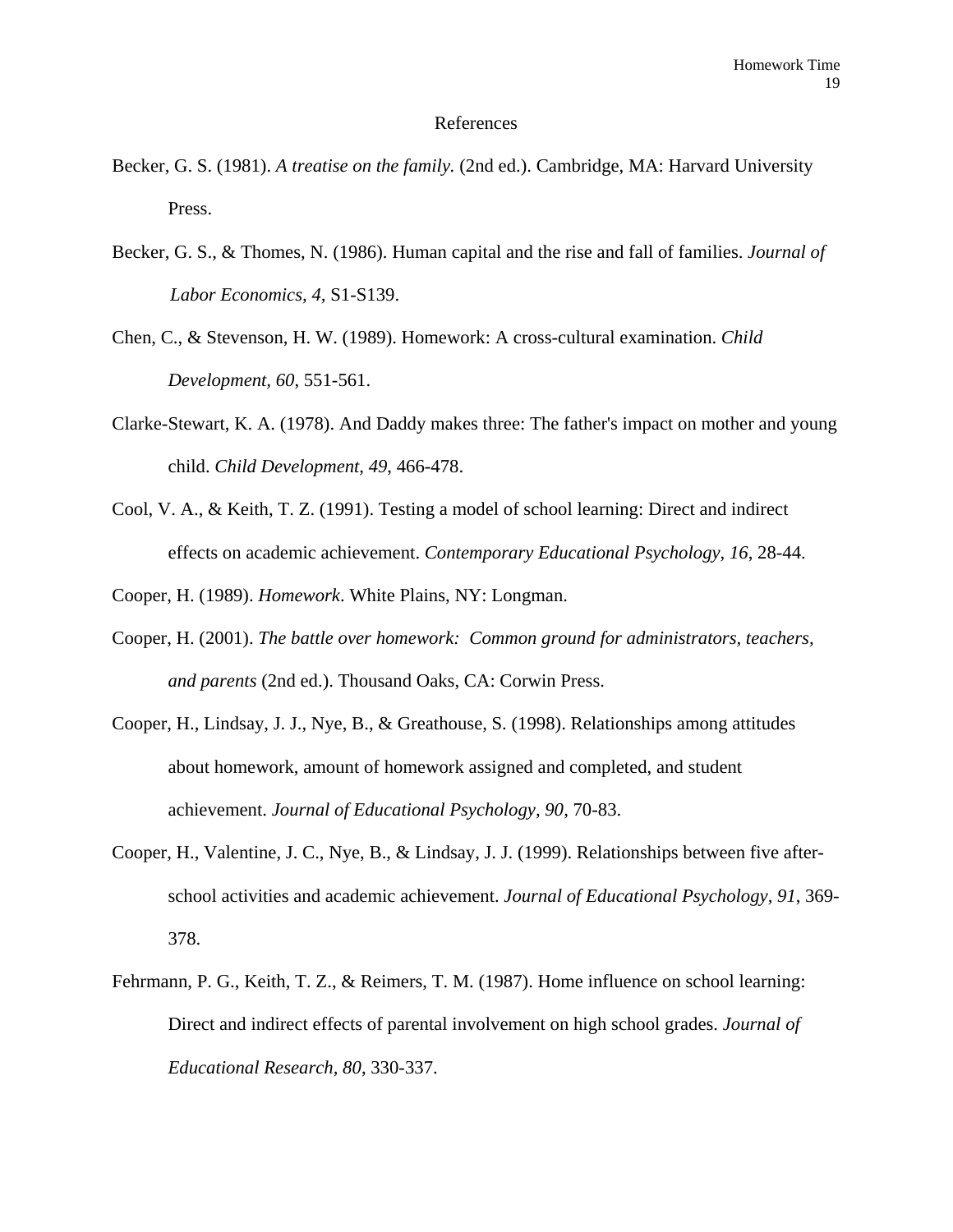- Gorges, T. C., & Elliott, S. N. (1995). Homework: Parent and student involvement and their effects on academic performance. *Canadian Journal of School Psychology, 11*, 18-31.
- Hagborg, W. J. (1991). A study of homework time of a high school sample. *Perceptual and Motor Skills, 73*, 103-106.
- Haveman, R., & Wolfe, B. (1994). *Succeeding generations: On the effects of investments in children*. New York: Russell Sage Foundation.
- Hofferth, S. L. (1999, May 13). *Family reading to young children: Social desirability and cultural biases in reporting.* Paper presented at the Committee on National Statistics Workshop on Measurement of and Research on Time Use, Washington, D. C.
- Hofferth, S. L., Davis-Kean, P., Davis, J., & Finkelstein, J. (1997). The Child Development Supplement to the Panel Study of Income Dynamics 1997 User Guide. <http://www.isr.umich.edu/src/child-development/usergd.html>.
- Hofferth, S. L., & Sandberg, J. F. (2001). How American children spend their time. *Journal of Marriage and the Family, 63*, 295-308.
- Hong, E., Milgram, R. M., & Perkins, P. G. (1995). Homework style and homework behavior of Korean and American children. *Journal of Research and Development in Education, 28*, 197-207.
- Juster, F. T., & Stafford, F. P. (Eds.). (1985). *Time, goods, and well-being*. Ann Arbor, MI: Institute for Social Research, University of Michigan.
- Keith, T. Z. (1988). Using path analysis to test the importance of manipulable influences on school learning. *School Psychology Review, 17*, 637-643.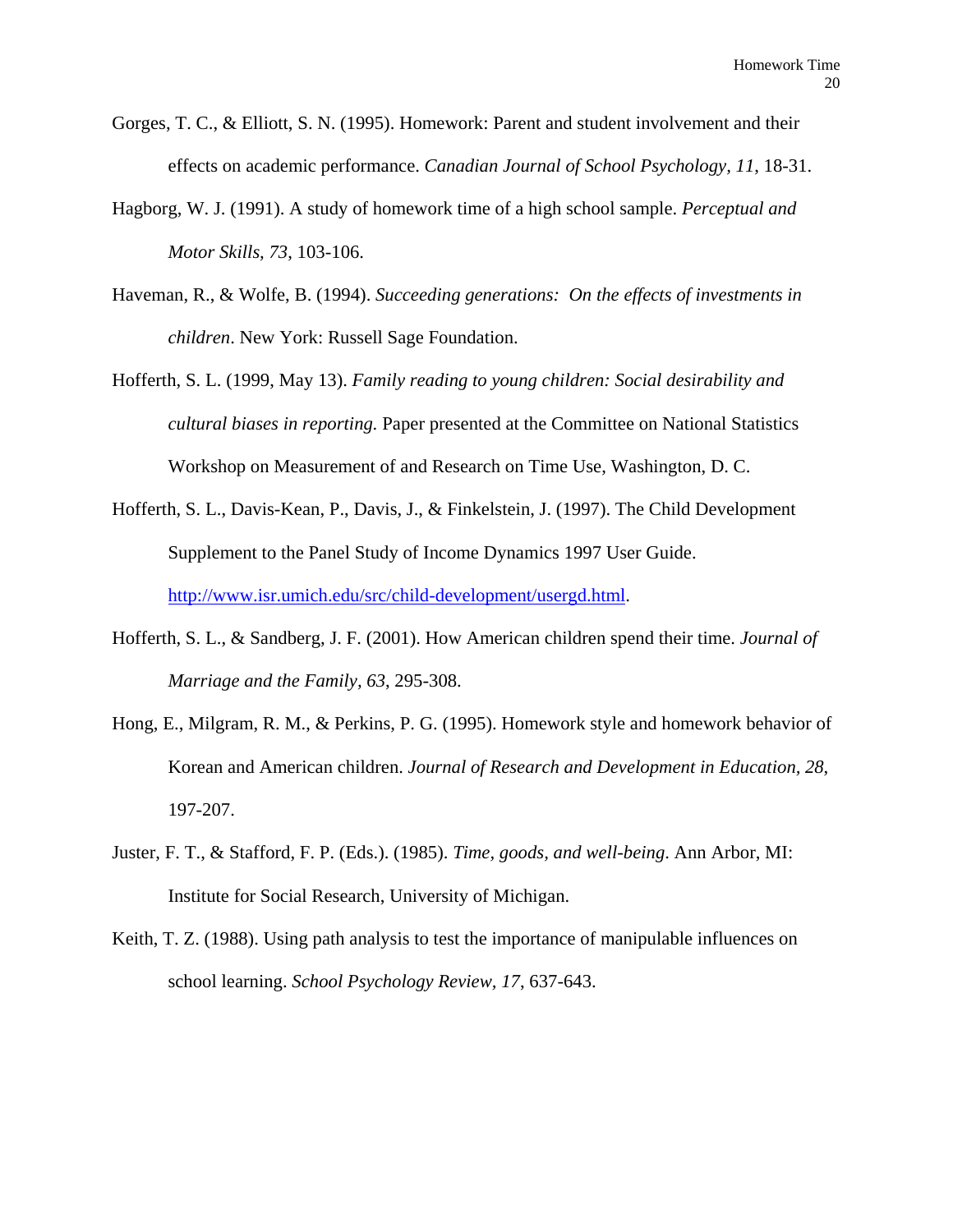- Keith, T. Z., Reimers, T. M., Fehrmann, P. G., Pottebaum, S. M., & Aubey, L. W. (1986). Parental involvement, homework, and TV time: Direct and indirect effects on high school achievement. *Journal of Educational Psychology, 78*, 373-380.
- Kralovec, E., & Buell, J. (2000). *The end of homework: How homework disrupts families, overburdens children, and limits learning*. Boston: Beacon Press.
- Larson, R., & Richards, M. H. (1994). *Divergent realities: The emotional lives of mothers, fathers, and adolescents*. New York: BasicBooks.
- Leone, C. M., & Richards, M. H. (1989). Classwork and homework in early adolescence: The ecology of achievement. *Journal of Youth and Adolescence, 18*, 531-548.
- Loveless, T. (2003). *The Brown Center report on American education: Do students have too much homework?* Washington, DC: Brookings Institute.
- Marini, M. M., & Shelton, B. A. (1993). Measuring household work: Recent experience in the United States. *Social Science Research, 22*, 361-382.
- Mayer, S. E. (1997). *What money can't buy: Family income and children's life chances.*  Cambridge, MA: Harvard University Press.
- McDermott, R. P., Goldman, S. V., & Varenne, H. (1984). When school goes home: Some problems in the organization of homework. *Teachers College Record, 85*, 391-409.
- Paschal, R. A., Weinstein, T., & Walberg, H. J. (1984). The effects of homework on learning: A quantitative synthesis. *Journal of Educational Research, 78*, 97-104.
- Ragland, J. (2002, April 9). Conejo Valley trustees will consider parents' complaints that students are overworked*. The Los Angeles Times,* p. B5.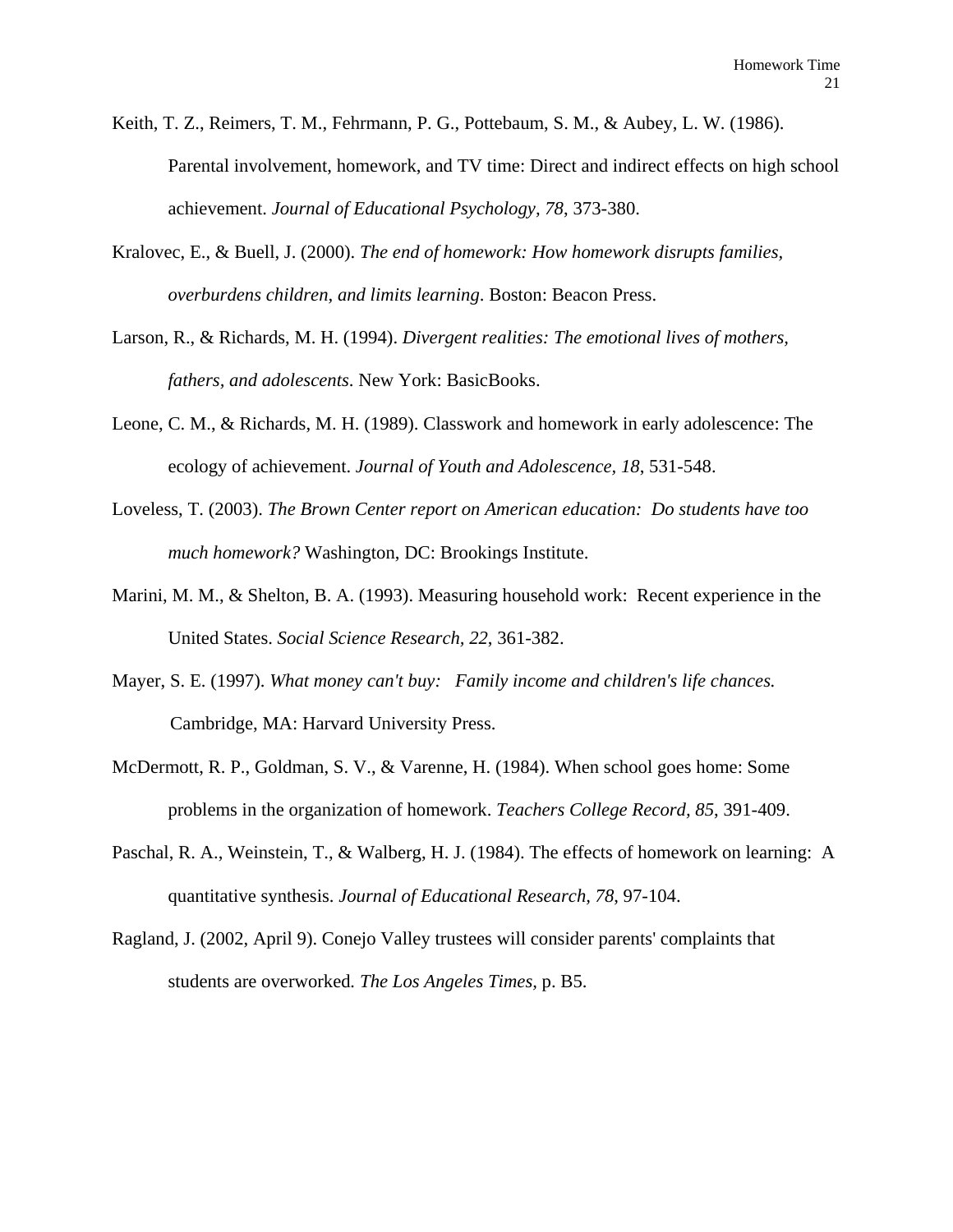Roth, J. L. (1999, April). *What Happens During the School Day: Results From National Teacher Time Diaries.* Paper presented at the Society for Research in Child Development, Albuquerque, NM.

Seal, K. (2001, September 3). Too much homework, too little play*. New York Times,* p. A15.

- Smith, T. E. (1990). Time and academic achievement. *Journal of Youth and Adolescence, 19*, 539-558.
- Timmer, S. G., Eccles, J., & O'Brien, K. (1985). How children use time. In F. T. Juster & F. Stafford (Eds.), *Time, goods, and well-being* (pp. 353-382). Ann Arbor, MI: Institute for Social Research, University of Michigan.
- Warton, P. M. (1997). Learning about responsibility: Lessons from homework. *British Journal of Educational Psychology, 67*, 213-221.
- Zernike, K. (2000, October 10). As homework load grows, one district says 'Enough'*. New York Times,* p. A1.
- Zick, C. D., & Allen, C. R. (1996). The impact of parents' marital status on the time adolescents spend in productive activities. *Family Relations, 45*, 65-71.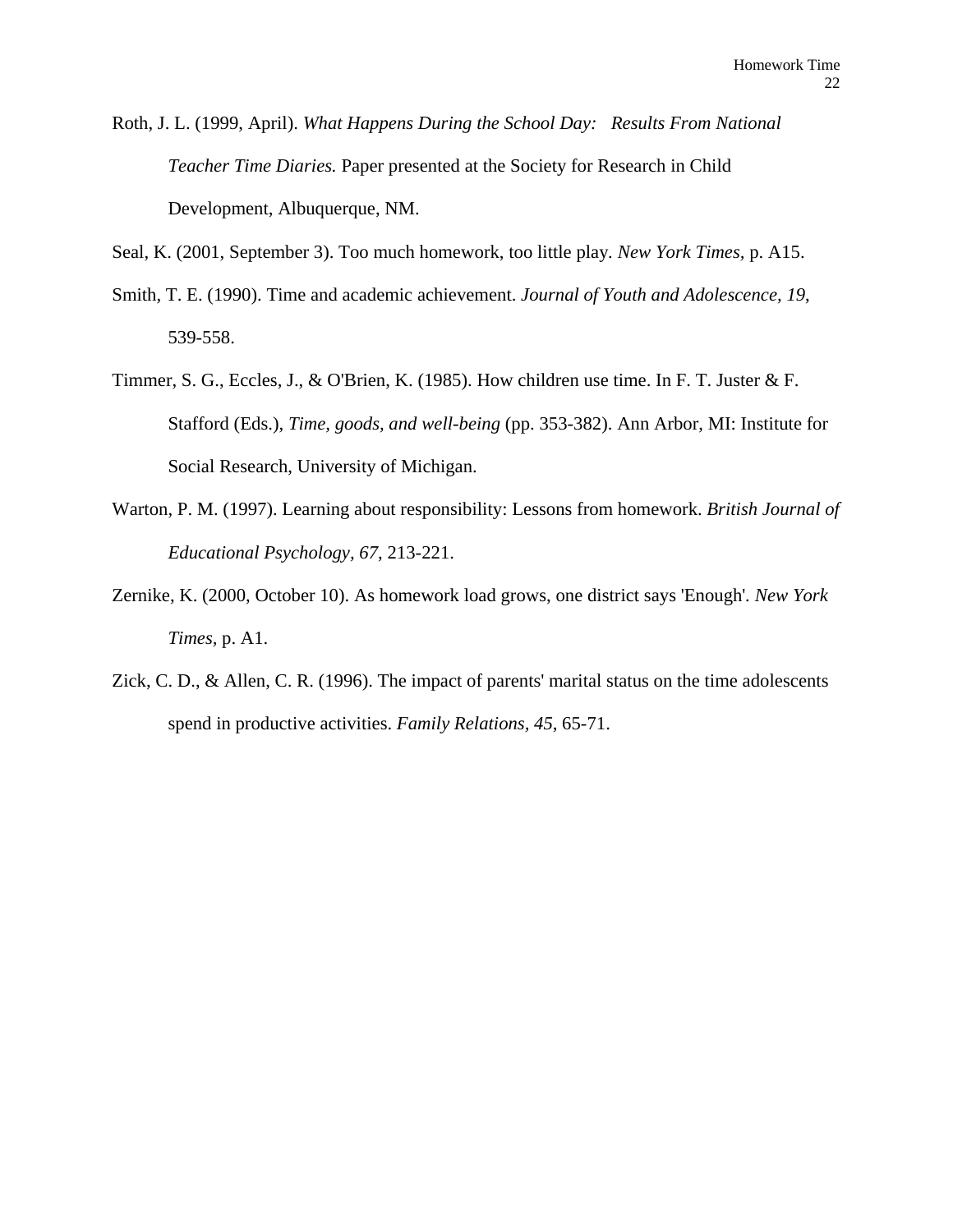|                                                                                                            | Elementary<br>$(Grades 1-5)$<br>$(n=906)$                                | Junior High<br>School<br>$(Grades 6-8)$<br>$(n=471)$                     | <b>High School</b><br>$(Grades 9-12)$<br>$(n=578)$                       |
|------------------------------------------------------------------------------------------------------------|--------------------------------------------------------------------------|--------------------------------------------------------------------------|--------------------------------------------------------------------------|
|                                                                                                            | Beta (SE)                                                                |                                                                          |                                                                          |
| Controls                                                                                                   |                                                                          |                                                                          |                                                                          |
| Female $1$                                                                                                 | 0.13(0.17)                                                               | 0.11(0.21)                                                               | $1.11**$ (0.19)                                                          |
| School Grade Level                                                                                         | $0.13*(0.59)$                                                            | $-0.15(0.13)$                                                            | $-0.12(0.09)$                                                            |
| Ethnicity <sup>2</sup><br><b>Black</b><br>Hispanic<br><b>Other Race</b><br>Day of Week (M-Th) <sup>3</sup> | $-1.12**$ (0.30)<br>$-1.10**$ (0.42)<br>$-0.18(0.30)$<br>$2.11**$ (0.30) | $-1.29**$ (0.34)<br>$-0.78**$ (0.44)<br>$-0.52(0.38)$<br>$1.58**$ (0.27) | $-0.82**$ (0.30)<br>$-1.16**$ (0.36)<br>$-0.61(0.34)$<br>$1.75**$ (0.25) |
| Investment-Money                                                                                           |                                                                          |                                                                          |                                                                          |
| Family Income                                                                                              | 0.03(0.09)                                                               | $0.23**$ (0.11)                                                          | $0.30**$ (0.10)                                                          |
| Private School <sup>4</sup>                                                                                | 0.19(0.27)                                                               | 0.06(0.33)                                                               | 0.29(0.37)                                                               |
| Investment—Time                                                                                            |                                                                          |                                                                          |                                                                          |
| # Children in HH                                                                                           | $-0.22**$ (0.08)                                                         | $-0.01(0.10)$                                                            | $-0.11(0.10)$                                                            |
| 1-parent $HH5$                                                                                             | $-0.11(0.22)$                                                            | 0.22(0.28)                                                               | $-0.45*(0.23)$                                                           |
| Mother Employment <sup>6</sup><br>Part-Time<br>Full-Time                                                   | 0.26(0.23)<br>0.08(0.24)                                                 | 0.02(0.29)<br>$-0.06(0.34)$                                              | $0.82**$ (0.28)<br>$1.14**$ (0.33)                                       |
| Investment-Human Capital                                                                                   |                                                                          |                                                                          |                                                                          |
| <b>Highest Parental Education</b>                                                                          | 0.03(0.03)                                                               | 0.06(0.05)                                                               | $0.11**$ (0.04)                                                          |
| Constant                                                                                                   | 0.61(0.75)                                                               | 1.03(1.26)                                                               | $-0.99(1.31)$                                                            |
| Wald $\chi^2$ ( <i>df</i> )                                                                                | $154.56**$ (13)                                                          | $55.25**(13)$                                                            | $136.75**(13)$                                                           |
| % Correct                                                                                                  | 76.2                                                                     | 71.2                                                                     | 71.8                                                                     |

*Table 1*. Logistic regression predicting any vs. no homework on a weekday, including controls and investment model predictors.

\* *p* < .05; \*\* *p* < .01

Notes. <sup>1</sup>Male is omitted. <sup>2</sup>White ethnicity is omitted. <sup>3</sup>Friday is omitted. <sup>4</sup>Public school is omitted.  $52$ -parent household is omitted.  $6M$ other not employed is omitted.